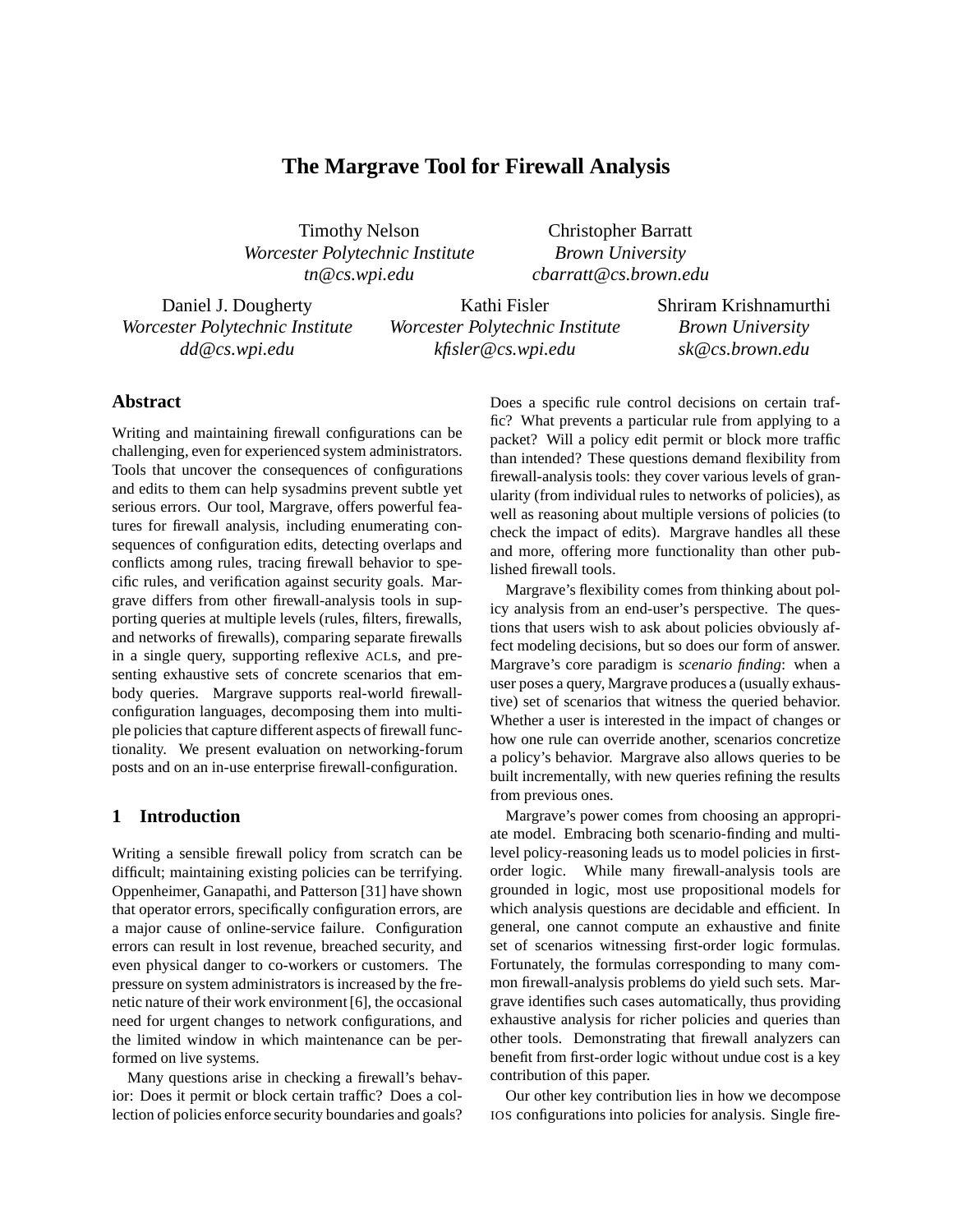wall configurations cover many functions, such as access filtering, routing, and switching. Margrave's IOS compiler generates separate policies for each task, thus enabling analysis of either specific functionality or wholefirewall behavior. Task-specific policies aid in isolating causes of problematic behaviors. Our firewall models support standard and most extended ACLs, static NAT, ACL-based and map-based dynamic NAT, static routing, and policy-based routing. Our support for state is limited to reflexive access-lists; it does not include general dynamic NAT, deep packet inspection, routing via OSFP, or adaptive policies. Margrave has an iptables compiler in development; other types of firewalls, such as Juniper's JunOS, fit our model as well.

A reader primarily interested in a tool description can read Sections 2, 6, and 7 for a sense of Margrave and how it differs from other firewall-analysis tools. Section 2 illustrates Margrave's query language and scenario-based output using a multi-step example. Section 3 describes the underlying theory (based on first-order logic), including our notion of policies. Section 4 shows how firewall questions map into Margrave. Section 5 describes the implementation, including the compiler for firewallconfigurations and a query-rewriting technique that often improves performance. Section 6 presents experimental evaluation on both network-forum posts and an inuse enterprise firewall. Section 7 describes related work. Section 8 concludes with perspective and future work.

### **2 Margrave in Action on Firewalls**

Margrave presents scenarios that satisfy user-specified queries about firewall behavior. Queries state a behavior of interest and optional controls on which data to consider when computing scenarios. Scenarios contain attributes of packet contents that make the query hold. A separate command language controls how scenarios are displayed. The extended example in this section highlights Margrave's features; Table 1 summarizes which of these features are supported by other available (either free or commercial) firewall analyzers. The Margrave website [22] contains sources for all examples.

In this paper, a *firewall* encompasses filtering (via access-lists), NAT transformation, and routing; we reserve the term *router* for the latter component. The IOS configuration in Figure 1 defines a simple firewall with only filtering. This firewall controls two interfaces (fe0 and vlan1). Each has an IP address and an access-list to filter traffic as it enters the interface; in lines 3 and 7, the number (101 or 102) is a label that associates access rules (lines 9-16) with each interface, while the in keyword specifies that the rules should apply on entry. Rules are checked in order from top to bottom; the first rule whose conditions apply determines the decision on a

```
interface fe0
 2 ip address 10.150.1.1 255.255.255.254
 ip access-group 101 in
4 !
 interface vlan1
 6 ip address 192.128.5.1 255.255.255.0
 ip access-group 102 in
8 !
 access-list 101 deny ip host 10.1.1.2 any
 access-list 101 permit tcp
              any host 192.168.5.10 eq 80
 access-list 101 permit tcp
              13 any host 192.168.5.11 eq 25
 access-list 101 deny any
15 !
 access-list 102 permit any
```
**Figure 1:** Sample IOS configuration

packet. This firewall allows inbound web and mail traffic to the corresponding servers (the .10 and .11 hosts), but denies a certain blacklisted IP address (the 10.1.1.2 host). All traffic arriving at the inside-facing interface vlan1 is allowed. As this filter is only concerned with packets as they arrive at the firewall, our queries refer to the filter as InboundACL.

**Basic Queries:** All firewall analyzers support basic queries about which packets traverse the firewall. The following Margrave query asks for an inbound packet that InboundACL permits:

| EXPLORE InboundACL: Permit ( <req>)</req> |
|-------------------------------------------|
| SHOW ONE<br>_ Ouery 1 ____                |

EXPLORE clauses describe firewall behavior; here, the behavior is simply to permit packets.  $\langle$ req> is shorthand for a sequence of variables denoting the components of a request (detailed in Section 4):

 $\langle$ *ahostname*,*src-addr-in*, *src-port-in*, *protocol*, ... $\rangle$ .

Users can manually define this shorthand within Margrave; details and instructions for passing queries into Margrave are in the tool distribution [22]. SHOW ONE is an output-configuration command that instructs Margrave to display only a single scenario. The resulting output indicates the packet contents:

|                          | ********* SOLUTION FOUND at size = 15 |
|--------------------------|---------------------------------------|
| $\mathfrak{D}$           | src-addr-in: IPAddress                |
| $\overline{\mathbf{3}}$  | protocol: prot-tcp                    |
| $\overline{4}$           | dest-addr-in: 192.168.5.10            |
| $\overline{\phantom{0}}$ | src-port-in: port                     |
| 6                        | exit-interface: interface             |
| $\tau$                   | entry-interface: fe0                  |
| $\boldsymbol{8}$         | dest-port-in: port-80                 |
| $\mathbf{Q}$             | length: length                        |
| 10                       | ahostname: hostname-router            |
| 11                       | src-addr-out: IPAddress               |
| 12                       | message: icmpmessage<br>Result        |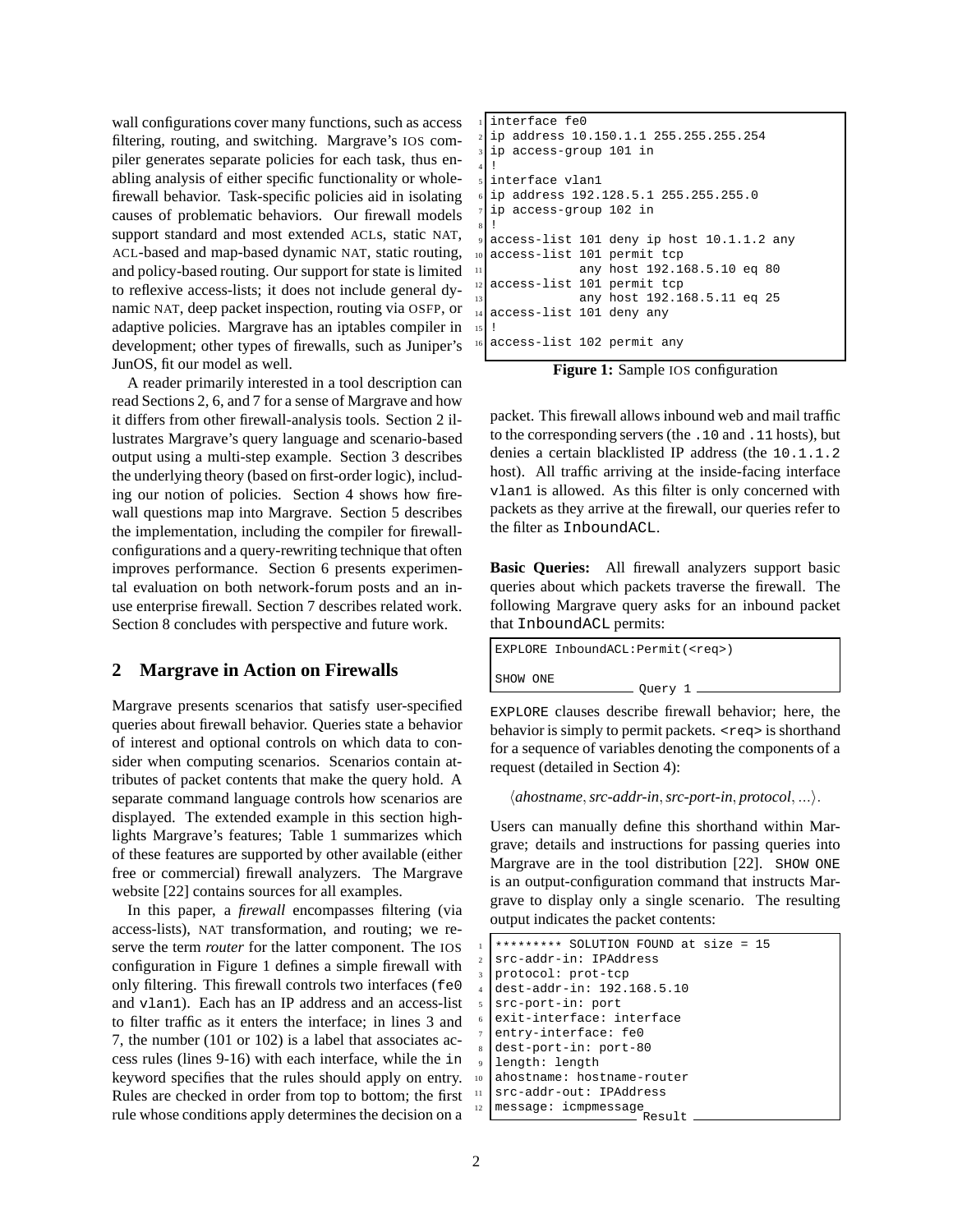|                           | <b>ITVal</b> | Fireman | Prometheus | ConfigChecker | Fang/AlgoSec               | Vantage                     |
|---------------------------|--------------|---------|------------|---------------|----------------------------|-----------------------------|
| Which packets             |              |         |            |               |                            |                             |
| User-defined queries      |              |         | ച          |               |                            | $\checkmark$ <sup>nip</sup> |
| Rule Responsibility       |              | 9       |            | $\sim$        |                            |                             |
| <b>Rule Relationships</b> | $\sim$       |         |            |               | $\angle$ <sup>nip</sup>    |                             |
| Change-impact             | ?            |         |            |               | $\mathcal{N}^{\text{nip}}$ |                             |
| First-order queries       | ?            |         | റ          |               |                            |                             |
| <b>Support NAT</b>        |              |         |            |               |                            |                             |
| <b>Support Routing</b>    |              |         |            |               |                            | $\sqrt{np}$                 |
| <b>Firewall Networks</b>  |              |         |            |               |                            | $\mathcal{N}^{\rm{nip}}$    |
| Language integration      |              |         |            |               |                            |                             |
| Commercial Tool?          | no           | no      | yes        | no            | yes                        | yes                         |

Table 1: Feature comparison between Margrave and other available firewall-analysis tools. In each cell,  $\checkmark$  denotes included features;  $\sqrt{\eta}$  denotes features reported by the authors in private communication but not described in published papers;  $\sqrt{\phantom{a}}$  denotes included features with more limited scope than in Margrave;  $\sim$  denotes features that can be simulated, but aren't directly supported; ? denotes cases for which we aren't sure about support. Section 7 describes nuances across shared features and discusses additional research for which tools are not currently available.

This scenario shows a TCP packet (line 3) arriving on the fast-ethernet interface (line 7), bound for the web server (line 4, with line 11 of Figure 1) on port 80 (line 8). The generic IPaddress in lines 2 and 11 should be read as "any IP address not mentioned explicitly in the policy"; lines 5 and 6 are similarly generic. Section 5 explains the size=15 report on line 1.

A user can ask for additional scenarios that illustrate the previous query via the command SHOW NEXT: Once Margrave has displayed all unique scenarios, it responds to SHOW NEXT queries with no results.

To check whether the filter accepts packets from the blacklisted server, we constrain src-addr-in to match the blacklisted IP address and examine only packets that arrive on the external interface. Both src-addr-in and entry-interface are variable names in <req>. The IS POSSIBLE? command instructs Margrave to display false or true, rather than detailed scenarios.

| <b>EXPLORE</b>                        |
|---------------------------------------|
| InboundACL: Permit ( <req>) AND</req> |
| $ 10.1.1.2 $ = $src$ -addr-in AND     |
| fe0 = entry-interface                 |
|                                       |
| IIS POSSIBLE?                         |
| Ouery $2 \equiv$                      |

In this case, Margrave returns false. Had it returned true, the user could have inspected the scenarios by issuing a SHOW ONE or SHOW ALL command.

**Rule-level Reasoning:** Tracing behavior back to the responsible rules in a firewall aids in both debugging and confirming that rules are fulfilling their intent. To support reasoning about rule effects, Margrave automatically defines two formulas for every rule in a policy (where  $R$  is a unique name for the rule):

- $R$  matches (<req>) is true when <req> satisfies the rule's conditions, and
- $R$  applies(<req>) is true when the rule both matches <req> and determines the decision on <req> (as the first matching rule within the policy).

Distinguishing these supports fine-grained queries about rule behavior. Margrave's IOS compiler constructs the R labels to uniquely reference rules across policies. For instance, ACL rules that govern an interface have labels of the form *hostname-interface-*line*#*, where *hostname* and *interface* specify the names of the host and interface to which the rule is attached and *#* is the line number at which the rule appears in the firewall configuration file.

The following query refines query 2 to ask for decision justification: the EXPLORE clause now asks for Deny packets, while the INCLUDE clause instructs Margrave to compute scenarios over the two Deny rules as well as the formulas in the EXPLORE clause:

| <b>EXPLORE</b>                                      |
|-----------------------------------------------------|
| InboundACL: Deny ( <req>) AND</req>                 |
| $10.1.1.2$ = $src-addr-in AND$                      |
| $fe0 = entry-intertace$                             |
| INCLUDE                                             |
| InboundACL1:Router-fe0-line9_applies( <req>),</req> |
| InboundACL1:Router-fe0-line14 applies( <req>)</req> |
|                                                     |
| SHOW REALIZED                                       |
| InboundACL1:Router-fe0-line9 applies( <req>),</req> |
| InboundACL1:Router-fe0-line14 applies( <req>)</req> |
| Ouery 3                                             |

The SHOW REALIZED command asks Margrave to display the subset of listed facts that appear in some result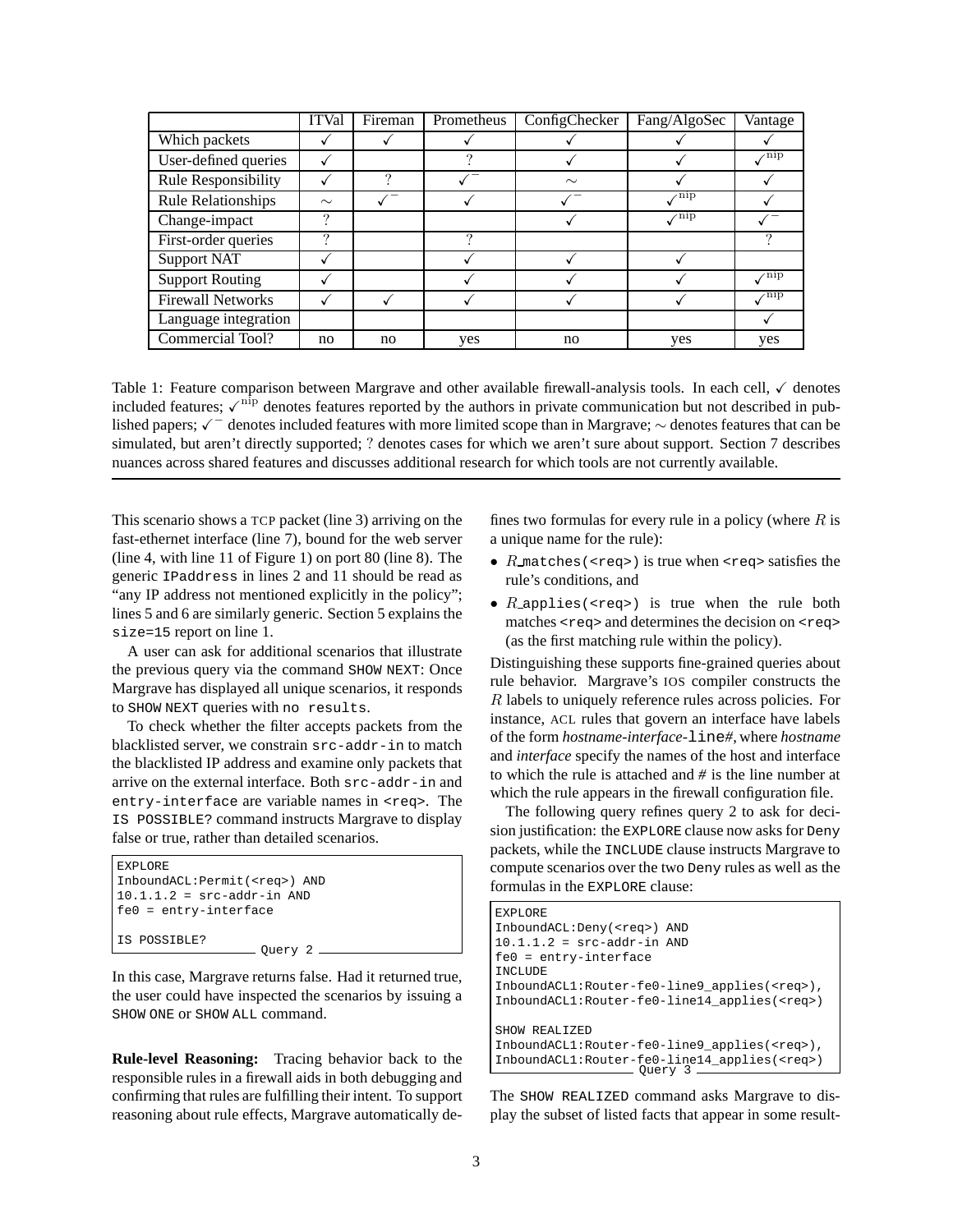ing scenario. The following results indicate that the rule at line 9 does (at least sometimes) apply. More telling, however, the absence of the rule at line 14 (the catch-all deny) indicates that that rule *never* applies to any packet from the blacklisted address. Accordingly, we conclude that line 9 processes all blacklisted packets.

< InboundACL:line9\_applies(<req>) > Result

The INCLUDE clause helps control Margrave's performance. Large policies induce many rule-matching formulas; enabling these formulas only as needed trims the scenario space. SHOW REALIZED (and its dual, SHOW UNREALIZED) controls the level of detail at which users view scenarios. The lists of facts that do (or do not) appear in scenarios often raise red flags about firewall behavior (such as an unexpected port being involved in processing a packet). Unlike many verification tools, Margrave does not expect users to have behavioral requirements or formal security goals on hand. Lightweight summaries such as SHOW REALIZED try to provide information that suggests further queries.

**Computing Overshadowed Rules through Scripting:** Query 3 checks the relationship between two rules on particular packets. A more general question asks which rules *never* apply to *any* packet; we call such rules *superfluous*. The following query computes superfluous rules:

```
EXPLORE true
UNDER InboundACL
INCLUDE
InboundACL:router-fe0-line9_applies(<req>),
InboundACL:router-fe0-line10_applies(<req>),
InboundACL:router-fe0-line12_applies(<req>),
InboundACL:router-fe0-line14_applies(<req>),
InboundACL:router-vlan1-line16_applies(<req>)
SHOW UNREALIZED
InboundACL:router-fe0-line9_applies(<req>),
InboundACL:router-fe0-line10_applies(<req>),
InboundACL:router-fe0-line12_applies(<req>),
InboundACL:router-fe0-line14_applies(<req>),
 InboundACL:router-vlan1-line16_applies(<req>)
Query 4
```
As this computation doesn't care about request contents, the EXPLORE clause is simply true. The heart of this query lies in the INCLUDE clause and the SHOW UNREALIZED command: the first asks Margrave to consider all rules; the second asks for listed facts that are never true in any scenario. UNDER clauses load policies referenced in INCLUDE but not EXPLORE clauses.

While the results tell us which rules never apply, they don't indicate which rules overshadow each unused rule. Such information is useful, especially if an overshadowing rule ascribes the opposite decision. Writing queries to determine justification for each superfluous rule, however, is tedious. Margrave's query language is embedded in a host language (Racket [13], a descendent of Scheme) through which we can write scripts over query results. In this case, our script uses a Margrave command to obtain lists of rules that yield each of *Permit* and *Deny*, then issues queries to isolate overshadowing rules for each superfluous rule. These are similar to other queries in this section. Scripts could also compute hotspot rules that overshadow a large percentage of other rules.

**Change-Impact:** Sysadmins edit firewall configurations to provide new services and correct emergent problems. Edits are risky because they can have unexpected consequences such as allowing or restricting traffic that the edit should not have affected. Expecting sysadmins to have formal security requirements against which to test policy edits is unrealistic. In the spirit of lightweight analyses that demand less of users, Margrave computes scenarios illustrating packets whose decision or applicable rule changes in the face of edits.

For example, suppose we add the new boldface rule below to access-list 101 (the line numbers start with 14 to indicate that lines 1–13 are identical to those in Figure 1):

|    | 14 access-list 101 deny tcp           |  |
|----|---------------------------------------|--|
| 15 | host 10.1.1.2 host 192.168.5.10 eq 80 |  |

If we call the modified filter InboundACL new, the following query asks whether the original and new InboundACLs ever disagree on Permit decisions:

| EXPLORE                                     |
|---------------------------------------------|
| (InboundACL: Permit ( <req>) AND</req>      |
| NOT InboundACL_new:Permit( <req>)) OR</req> |
| (InboundACL new: Permit ( <req>) AND</req>  |
| NOT InboundACL: Permit( <req>)))</req>      |
|                                             |
| IS POSSIBLE?                                |
| Ouery 5                                     |

Margrave returns false, since the rule at line 9 always overrides the new rule. If instead the new rule were:

|    | 14 access-list 101 deny tcp |  |                                       |
|----|-----------------------------|--|---------------------------------------|
| 15 |                             |  | host 10.1.1.3 host 192.168.5.10 eq 80 |

Margrave would return true on query 5. The corresponding scenarios show packet headers that the two firewalls treat differently, such as the following:

```
********* SOLUTION FOUND at size = 15
src-addr-in: 10.1.1.3
protocol: prot-tcp
dest-addr-in: 192.168.5.10
src-port-in: port
exit-interface: interface
entry-interface: fe0
dest-port-in: port-80
                    Result
```
As we might expect, this scenario involves packets from 10.1.1.3. A subsequent query could confirm that no other hosts are affected.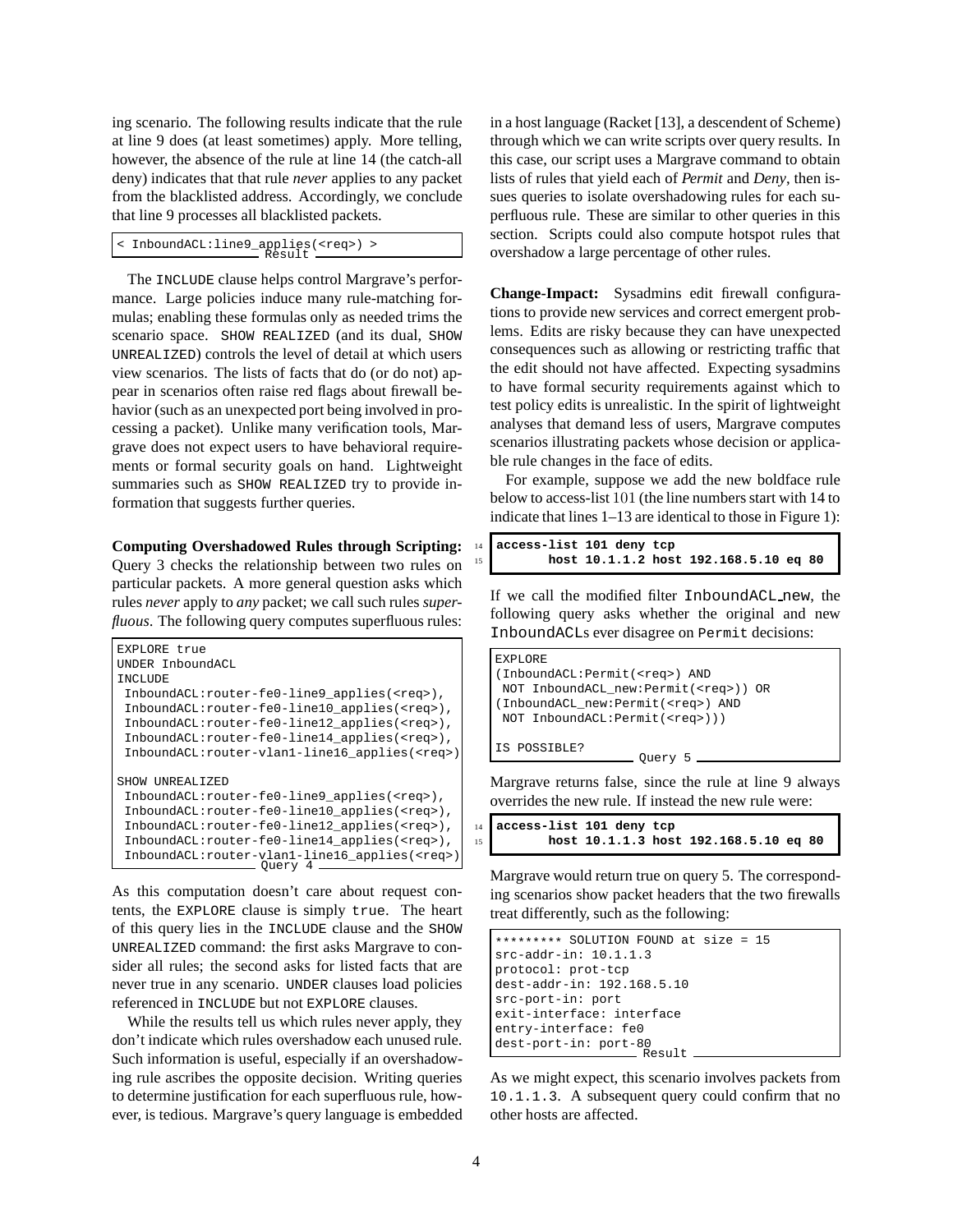

**Figure 2:** A small-business network-topology

**Networks of Firewalls:** So far, our examples have considered only single firewalls. Margrave also handles networks with multiple firewalls and NAT. Figure 2 shows a small network with web server, mail server, and two firewalls to establish a DMZ. The internal firewall performs both NAT and packet-filtering, while the external firewall only filters. The firewall distinguishes machines for employees (192.168.3.\*), contractors (192.168.4.\*), and a manager (192.168.1.2). This example captures the essence of a real problem posted to a networking help-forum.

```
hostname int
2 !
3 interface in_dmz
4 ip address 10.1.1.1 255.255.255.0
5 ip nat outside
6 !
  interface in_lan
  ip access-group 102 in
9 ip address 192.168.1.1 255.255.0.0
10 ip nat inside
11 !
12 access-list 102 permit tcp any any eq 80
13 access-list 102 deny any
14
15 ip nat inside source list 1 interface
16 in_dmz overload
17 access-list 1 permit 192.168.1.1 0.0.255.255
18 !
_{19} ip route 0.0.0.0 0.0.0.0 in dmz
20
               - Internal Firewall
```
Lines 15–17 in the internal firewall apply NAT to traffic from the corporate LAN.<sup>1</sup> Line 11 in the external firewall blacklists a specific external host (10.200.200.200).

Despite the explicit rule on lines 19–20 in the external firewall, the manager cannot access the web. We have edited the configurations to show only those lines relevant to the manager and web traffic.

```
1 hostname ext
3 interface out dmz
4 ip access-group 103 in
5 ip address 10.1.1.2 255.255.255.0
7 interface out_inet
8 ip access-group 104 in
9 ip address 10.200.1.1 255.255.0.0
10 !
11 access-list 104 deny 10.200.200.200
12 access-list 104 permit tcp any host 10.1.1.4
13 eq 80
14 access-list 104 deny any
15 !
16 access-list 103 deny ip any
17 host 10.200.200.200
18 access-list 103 deny tcp any any eq 23
19 access-list 103 permit tcp host 192.168.1.2
20 any eq 80
  access-list 103 deny any
22
               External Firewall
```
The following query asks "What rules deny a connection from the manager's PC (line 2) to port 80 (line 10) somewhere outside our network (line 8) other than the blacklisted host (line 9)?"

```
EXPLORE prot-TCP = protocol AND
   192.168.1.2 = \text{fwl}-\text{src}-\text{addr}-\text{in AND}in_lan = fw1-entry-interface AND
   out_dmz = fw2-entry-interface AND
   5 hostname-int = fw1 AND
   6 hostname-ext = fw2 AND
   8 fw1-dest-addr-in IN 10.200.0.0/255.255.0.0
9 \text{ NOT } 10.200.200.200 = \text{fw1-dest-addr-in AND}10 port-80 = fw1-dest-port-in AND
12 internal-result(<reqfull-1>) AND
14 (NOT passes-firewall(<reqpol-1>) OR
15 internal-result(<reqfull-2>) AND
16 NOT passes-firewall(<reqpol-2>))
18 UNDER InboundACL
19 INCLUDE
20 InboundACL:int-in_lan-line-12_applies
21 (<reqpol-1>),
22 InboundACL:int-in_lan-line-17_applies
23 (<reqpol-1>),
24 InboundACL:ext-out_dmz-line-19_applies
25 (<reqpol-2>)
26 InboundACL:ext-out_dmz-line-21_applies
27 (\epsilonregpol-2>).
   28 InboundACL:ext-out_dmz-line-24_applies
     (xeqpol-2)Query 6
```
Lines 12–16 capture both network topology and the effects of NAT. The internal-result and passes-firewall formulas capture routing in the face

<sup>2</sup>

<sup>6</sup> !

7

11

13

17

<sup>&</sup>lt;sup>1</sup>In this example, we use the 10.200.\* private address space to represent the public IP addresses.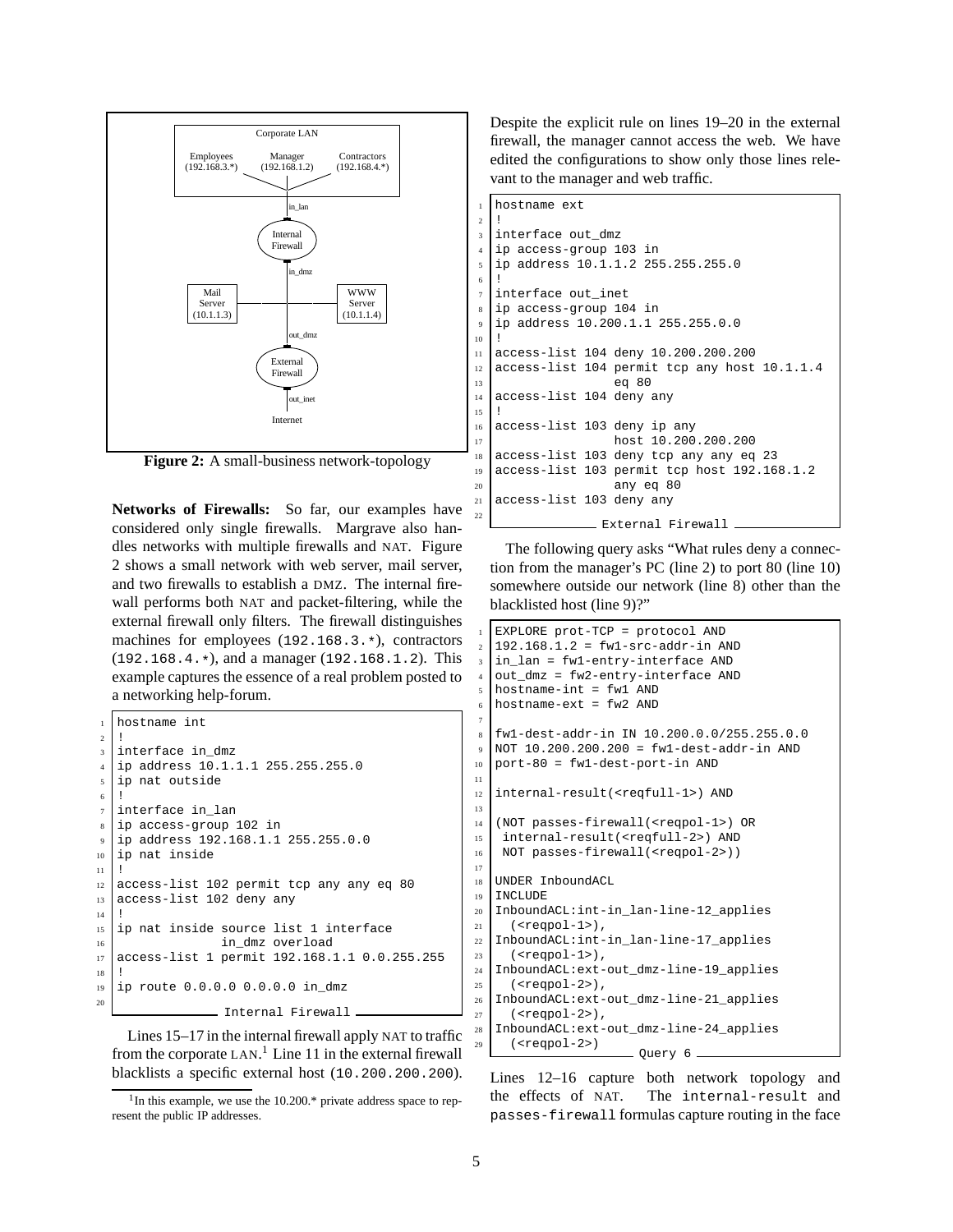of NAT and passing through the complete firewall (including routing, NAT and ACLs) whose hostname appears in the request, respectively; Section 4 describes them in detail. The variables sent to the two passes-firewall formulas through <reqpol-1> and <reqpol-2> encode the topology: for example, these shorthands use the same variable name for *dest-addr-out* in the internal firewall and *src-addr-in* in the external firewall. The fw1-entry-interface and fw2-entry-interface variables (bound to specific interfaces in lines 3–4) appear as the entry interfaces in <reepol-1> and <reqpol-2>, respectively.

A SHOW REALIZED command over the INCLUDE terms (as in query 3) indicates that line 21 of the external firewall configuration is denying the manager's connection. Asking Margrave for a scenario for the query (using the SHOW ONE command) reveals that the internal firewall's NAT is changing the packet's source address:

```
. . .
2 fw1-src-addr-out=fw2-src-addr_=
    3 fw2-src-addr-out: 10.1.1.1
  4 fw1-src-addr_=fw1-src-addr-in: 192.168.1.2
                      Result
```
The external firewall rule (supposedly) allowing the manager to access the Internet (line 19) uses the internal pre-NAT source address; it never matches the post-NAT packet. Naïvely editing the NAT policy, however, can leak privileges to contractors and employees. Changeimpact queries are extremely useful for confirming that the manager, and *only* the manager, gain new privileges from an edit. An extended version of this example with multiple fixes and the change-impact queries, is provided in the Margrave distribution.

**Summary:** These examples illustrate Margrave's ability to reason about both combinations of policies and policies at multiple granularities. The supported query types include asking which packets satisfy a condition (query 1), verification (query 2), rule responsibility (query 3), rule relationships (query 4) and change-impact (query 5). A formal summary of the query language and its semantics is provided with the Margrave distribution.

### **3 Defining Scenarios**

Margrave views a *policy* as a mapping from requests to decisions. In a firewall, requests contain packet data and some routing data, while decisions include *Permit* and *Deny* (for ACLs), *Drop* (for routing), and a few others. Policies often refer to relationships between objects, such as "permit access by machines *on the same subnet*". Queries over policies often require quantification: "*Every* host on the local subnet can access *some* gateway router". First-order logic extends propositional logic with relational formulas (such as SameSubnet(121.34.42.133,121.34.42.166)) and quantifiers ( $\forall$  and  $\exists$ ). For firewall policies, the available relations include the decisions, R matches and  $R$ -applies (as shown in Section 2) and unary relations capturing sets of IP addresses, ports, and protocols.

Margrave maps both policies and queries into firstorder logic formulas. To answer a query, Margrave first conjoins the query formula with the formulas for all policies referenced in the query, then computes solutions to the combined formula. A *solution* to a first-order formula contains a set of elements to quantify over (the *universe*) and two mappings under which the formula is true: one maps each relation to a set of tuples over the universe, and another maps each unquantified variable in the query to an element of the universe. $<sup>2</sup>$  For example, the formula</sup>

 $\forall x \; host(x) \implies \exists y \; (router(y) \land CanAccess(x, y))$ 

says that "every host can access some router". One solution has a universe of  $\{h1, r1, r2\}$  and relation tuples *host(h1)*, *router(r1)*, *router(r2)*, and *CanAccess(h1,r2)* (the formula has no unquantified variables). Other solutions could include more hosts and routers, with more access connections between them. Solutions may map multiple variables to the same universe element. This is extremely useful for detecting corner cases in policy analysis; while humans often assume that different variables refer to different objects, many policy errors lurk in overlaps (such as a host being used a both web server and mail server). *Scenarios* are simply solutions to the formula formed of a query and the policies it references.

In general, checking whether a first-order formula has a solution (much less computing them all) is undecidable. Intuitively, the problem lies in determining a sufficient universe size that covers all possible solutions. This problem is disconcerting for policy analysis: we would like to show users an exhaustive set of scenarios to help them ensure that their policies are behaving as intended in all cases. Fortunately, Margrave can address this problem in most cases; Section 5 presents the details.

## **4 Mapping Firewalls to the Theory**

There is a sizeable gap between the theory in Section 3 and a policy in a real-world language, such as the example in Figure 1. To represent policies in the theory, we must describe the shapes of requests, the available decisions, what relations can appear in formulas, and how policy rules translate into formulas. Section 2 used several relations relevant to firewalls, such

<sup>&</sup>lt;sup>2</sup>In logical terms, a solution combines a first-order model and an environment binding free variables to universe elements.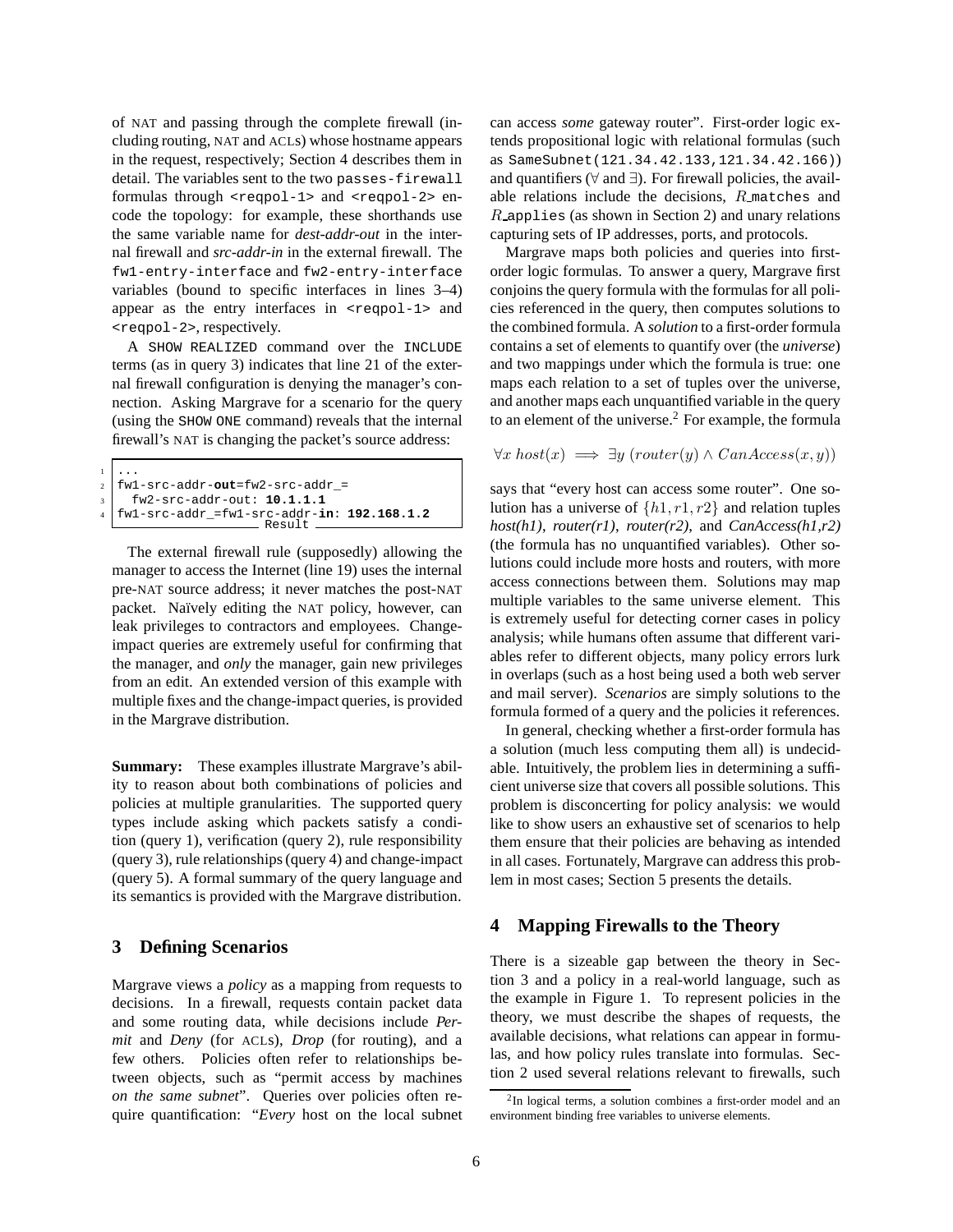```
(Policy InboundACL uses IOS-vocab
(Rules
 ...
 (Router-fe0-line10 =
  (Permit hostname, ...) :-
  (hostname-Router hostname)
  (fe0 entry-interface)
  (IPAddress src-addr-in)
  (prot-tcp protocol)
  (Port src-port-in)
  (192.168.5.10 dest-addr-in)
  (port-80 dest-port-in))
  ...)
(RComb FAC))
```
Figure 3: A Margrave policy specification

as passed-firewall. Margrave defines these relations and other details automatically via several mechanisms.

**Policies:** Figure 3 shows part of the result of compiling the IOS configuration in Figure 1 to Margrave's intermediate policy language. The fragment captures the IOS rule on line 10. (Permit hostname,  $\dots$ ) specifies the decision and states a sequence of variable names corresponding to a request. The :- symbol separates the decision from the conditions of the rule. Formula (prot-tcp protocol), for example, captures that TCP is the expected protocol for this rule. Margrave represents constants (such as decisions, IP addresses, and protocols) as elements of singleton unary relations. A scenario that satisfies this rule will map the *protocol* variable to some element of the universe that populates the prot-tcp relation. The other conditions of the original rule are captured similarly. The (RComb FAC) at the end of the policy tells Margrave to check the policy rules in order (FAC stands for "first applicable"). The first line of the policy ascribes the name InboundACL.

**Decomposing IOS into policies:** Figure 4 shows our high-level model of IOS configurations. Firewalls perform packet filtering, packet transformation, and internal routing; the first two may occur at both entry to and exit from the firewall. Specifically, packets pass through the inbound ACL filter, inside NAT transformation, internal routing, outside NAT transformation, and finally the outbound ACL filter on their way through the firewall. The intermediate stages define additional information about a packet (as shown under the stage names): inside NAT may yield new address and port values; internal routing determines the next-hop and exit interface; outside NAT may yield further address and port values.

Internal routing involves five substages, as shown in Figure 6. Margrave creates policies (à la Figure 3) for each of the five substages. The -Switching policies determine whether a destination is directly connected to

the firewall; the -Routing policies bind the next-hop IP address for routing. In addition, Margrave generates four policies called InboundACL, OutboundACL, InsideNAT, and OutsideNat. The two -ACL policies contain filtering rules for all interfaces.

**Requests and Decisions:** Margrave automatically defines a relation for each decision rendered by each of the 9 subpolicies (e.g., InboundACL:Permit in query 1). Each relation is defined over requests, which contain packet headers, packet attributes, and values generated in the intermediate stages; the boxes in Figure 4 collectively list the request contents. As Margrave is not stateful, it cannot update packet headers with data from intermediate stages. The contents of a request reflect the intermediate stages' actions: for example, if the values of src-addr and src-addr-out are equal, then OutsideNAT did not transform the request's packet. Currently, Margrave shares the same request shape across all 9 subpolicies (even though InboundACL, for example, only examines the packet header portion).

**Flows between subpolicies:** Margrave encodes flows among the 9 subpolicies through three relations (over requests) that capture the subflows marked in Figure 4.

- Internal routing either assigns an exit interface and a next-hop to a packet or drops the packet internally. Margrave uses a special exit-interface value to mark dropped packets; the int-dropped relation contains requests with this special exit-interface value. Any request that is not in int-dropped successfully passes through internal routing.
- Unlike internal routing, NAT never drops packets. At most, it transforms source and destination ports and addresses. Put differently, NAT is a function on packets. internal-result captures this function: it contains all requests whose next-hop, exit-interface, and OutsideNAT components are consistent with the packet header and InsideNAT components (as if the latter were inputs to a NAT function).
- ACLs permit or deny packets. The relation passes-firewall contains requests that the two ACLs permit, are in internal-result (i.e., are consistent with NAT), and are not in int-dropped (i.e., are not dropped in internal routing).

Our IOS compiler automatically defines each of these relations as a query in terms of the 9 IOS subpolicies (capturing topology as in query 6). Margrave provides a RENAME command that saves query results under a userspecific name for use in later queries. Users can name any set of resulting scenarios in this manner.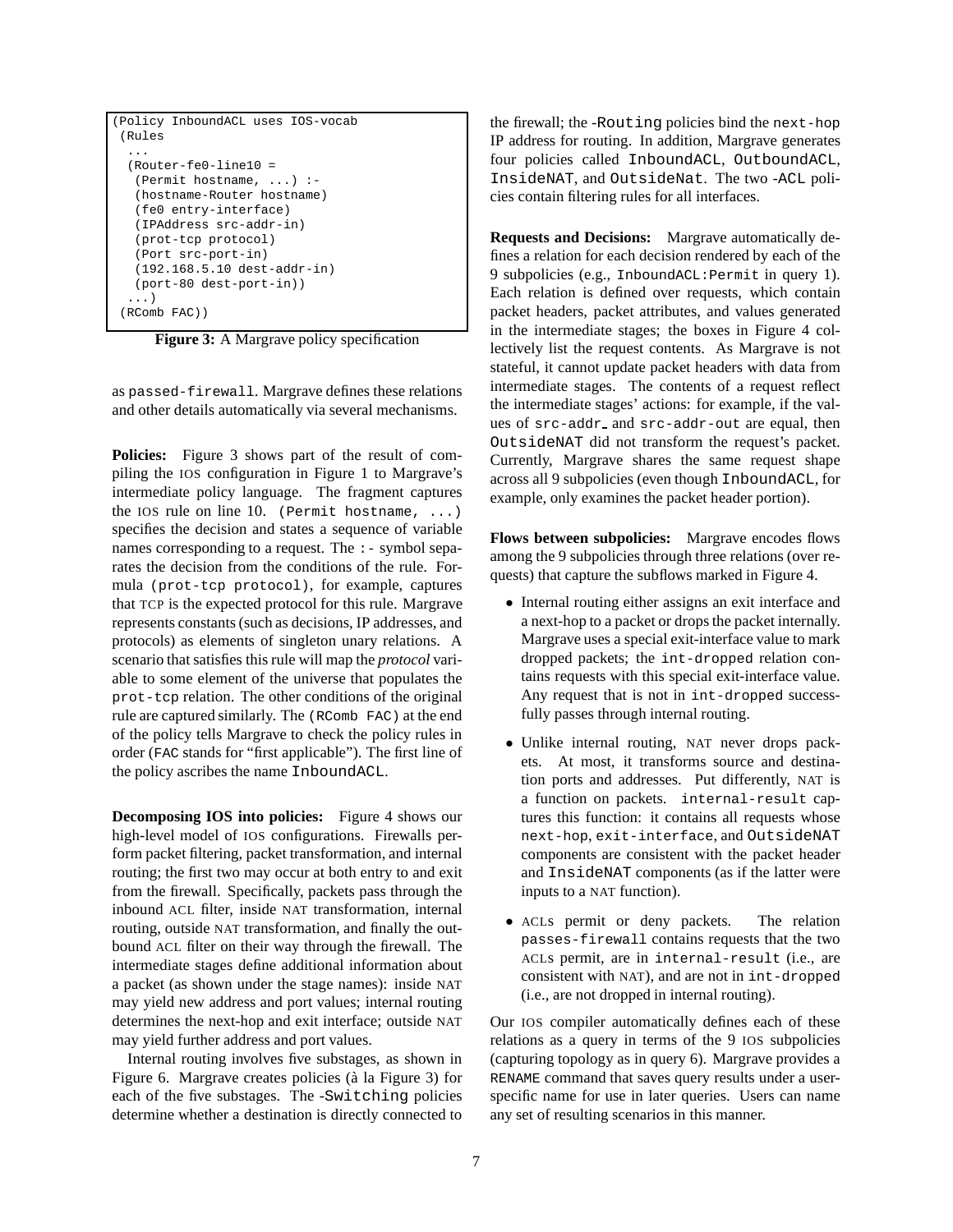

**Figure 4:** Margrave's decomposition of firewall configurations

```
(PolicyVocab IOS-vocab
(Types
 (Interface : interf-drop
               (interf-real vlan1 fe0))
 (IPAddress :
   192.128.5.0/255.255.255.0
   10.1.1.0/255.255.255.254
   192.168.5.11
   192.168.5.10
   10.1.1.2)
 (Protocol : prot-ICMP prot-TCP prot-UDP)
 (Port: port-25 port-80)
 (Decisions Permit Deny ...)
  ...
 (disjoint-all Protocol)
 (nonempty Port)
  ...
)
```
**Figure 5:** A Margrave vocabulary specification

**Vocabularies:** The 9 subpolicies share ontology about ports and IP addresses. Margrave puts domainknowledge common to multiple policies in a *vocabulary* specification; the first line of a policy specification references its vocabulary through the uses keyword. Figure 5 shows a fragment of the vocabulary for IOS policies: it defines datatypes (such as Protocol) and their elements (correspondingly, prot-ICMP, prot-TCP, prot-UDP).

Vocabularies also capture domain constraints such as "all protocols are distinct" or "there must be at least one port" (both shown in Figure 5). While these constraints may seem odd, they support Margrave's scenario-finding model. Some potential "solutions" (as described in Section 3) are nonsensical, such as one which assigns two distinct numbers to the same physical port. Domain constraints rule out nonsensical scenarios.

#### **Generalizing Beyond Firewalls**

The policy- and vocabulary-specifications in Figures 3 and 5 show how to map specific domains into Margrave. Datatypes, constraints, and rules capture many other kinds of policies, including access-control policies, hypervisor configurations, and product-line specifications. Indeed, this general-purpose infrastructure is another advantage of Margrave over other firewall-analysis tools: Margrave can reason about interactions between policies from multiple languages for different configuration concerns. For example, if data security depends on a particular interaction between a firewall and an accesscontrol policy, both policies and their interaction can be explored using Margrave. We expect this feature to become increasingly important as enterprise applications move onto the cloud and are protected through the interplay of multiple policies from different sources.

### **5 Implementation**

Margrave consists of a frontend read-eval-print loop (REPL) written in Racket [13] and a backend written in Java. The frontend handles parsing (of queries, commands, policies, and vocabularies) and output presentation. The actual analysis and scenario generation occurs in the backend.

### **5.1 The Scenario-Finding Engine**

Margrave's backend must produce sets of solutions to first-order logic formulas. We currently use a tool called Kodkod [32] that produces solutions to first-order formulas using SAT solving.<sup>3</sup> SAT solvers handle propositional formulas. Kodkod bridges the gap from firstorder to propositional formulas by asking users for a finite universe-size; under a finite universe-size, first-order formulas translate easily to propositional ones. Figure 7 shows an example of the rewriting process. Every solution produced using a bounded size is legitimate (in logical terms, our analysis is *sound*). However, analysis will miss solutions that require a universe larger than the given size (in logical terms, it is not *complete*).

<sup>&</sup>lt;sup>3</sup>Within Kodkod, we use a SAT-solver called SAT4J [8].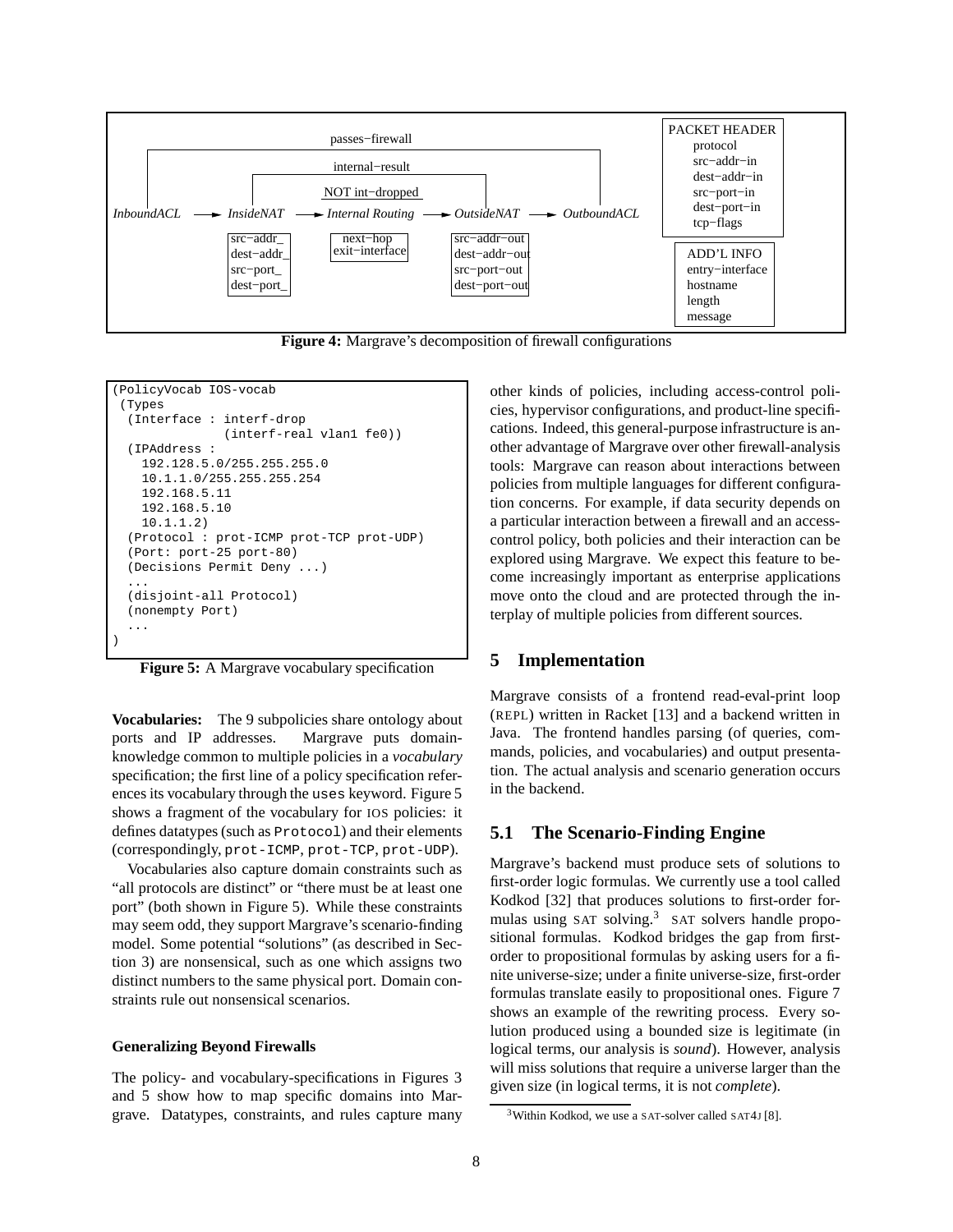

**Figure 6:** Internal flow of packets within a router. Edges are labeled with decisions rendered by the policies at the source of the edge. Routing policies determine the next-hop IP address, while switching policies send traffic to directly to a connected device.

Fortunately, most firewall queries (including those in this paper) correspond to formulas with no universal  $(\forall)$  quantifiers. For such formulas, the number of existentially-quantified variables provides a sufficient universe size to represent all solutions. Margrave automatically supplies Kodkod with the universe bound for such formulas. For queries that do not have this form, such as "can *every* host reach some other machine on the network", either Margrave or the user must supply a universe size for the analysis. The query language has an optional CEILING clause whose single argument is the desired universe size. If CEILING is omitted, Margrave uses a default of 6. Experience with Kodkod in other domains suggests that small universe sizes can yield useful scenarios [15]. If Margrave can compute a sufficient bound but the user provides a lower CEILING, Margrave will only check up to the CEILING value. Whenever Margrave cannot guarantee that scenario analysis is complete, it issues a warning to the user. The size=15 statement in the first line of scenarios shown in Section 2 report the universe-size under which Margrave generated the scenario.

CEILING settings may impact the results of commands. Margrave includes a SHOW UNREALIZED command that reports relations that are not used in any resulting scenario. However, a relation  $T$  might be unpopulated at one CEILING value yet populated at a higher value. For example, in the formula  $\exists x \neg T(x)$ , T is never used at CEILING 1, but can be realized at CEILING 2. Margrave users should only supply CEILING values if they appreciate such consequences.

Overall, we believe sacrificing exhaustiveness for the expressive power of first-order logic in policies and queries is worthwhile, especially given the large number of practical queries that can be checked exhaustively.

# **5.2 Rewriting Firewall Queries**

Under large universe sizes, both the time to compute scenarios and the number of resulting scenarios increase. The latter puts a particular burden on the end-user who has to work through the scenarios. Query language constructs like SHOW REALIZED summarize details about the scenarios in an attempt to prevent the exhaustive from becoming exhausting. However, query optimizations that reduce universe sizes have more potential to target the core problem.

Most firewall queries have the form  $\exists \overline{req} \alpha$ , where  $\alpha$ typically lacks quantifiers. Requests have 16 or 20 components (as shown in Figure 4), depending on whether they reference internal-result. Margrave therefore analyzes all-existential queries under a universe size of 16 or 20. However, these queries effectively reference a *single request* with attributes as detailed in  $\alpha$ . This suggests that we could rewrite this query with a single quantified variable for a request and additional relations that encode the attributes. For example:

$$
\exists pt\_in \exists pt\_out : route(pt\_in, pt\_out)
$$

becomes

$$
\exists\, pkt: is\_ptIn(pkt, i) \land is\_ptOut(pkt, o) \land route(i, o)
$$

Effectively, these new relations lift attributes from the individual packet fields to the packet as a whole.

Formulas rewritten in this way require a universe size of only 1, for which scenario generation stands to be much faster and to yield fewer solutions. The tradeoff, however, lies in the extra relations that Margrave introduces to lift attributes to the packet level. Additional relations increase the time and yield of scenario computations, so the rewriting is not guaranteed to be a net win.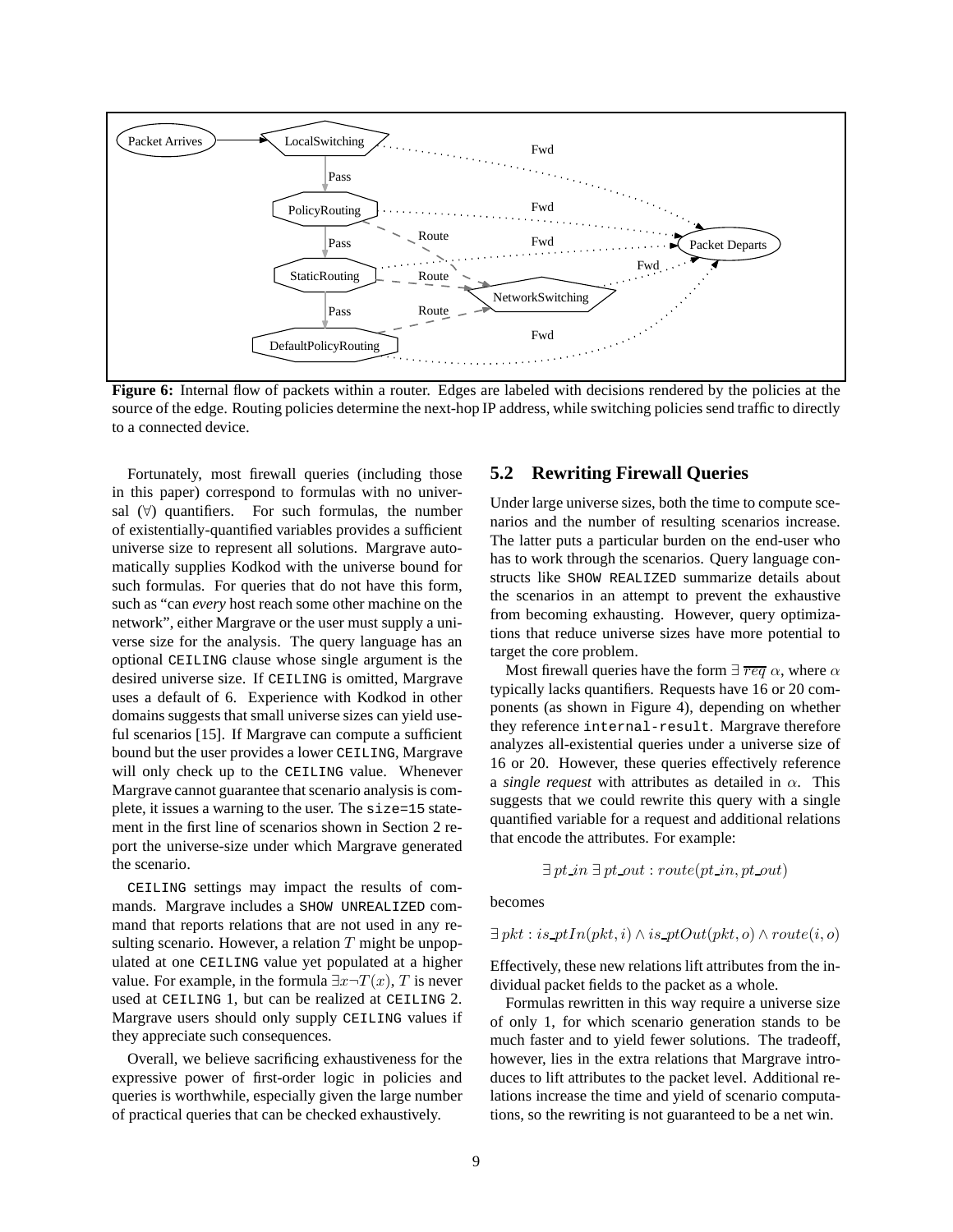The original sentence:  $\forall x \, host(x) \implies \exists y \, ( router(y) \land CanAccess(x, y))$ Assume a universe of size 2 with elements  $A$  and  $B$ . Expand the  $\forall$ -formula with a conjunction over each of A and B for x:  $host(A) \implies \exists y ( router(y) \land CanAccess(A, y)) \land$  $host(B) \implies \exists y ( router(y) \land CanAccess(B, y))$ Next, expand each ∃-formula with a disjunction over each of A and  $B$  for  $y$ :  $host(A) \implies ( router(A) \wedge CanAccess(A, A)) \vee$  $(rooter(B) \wedge CanAccess(A, B)) \wedge$ 

 $host(B) \implies (router(A) \wedge CanAccess(B, A)) \vee$  $(rooter(B) \wedge CanAccess(B,B))$ 

Replace each remaining formula with a propositional variable (e.g.,  $router(A)$  becomes  $p_2$ ):

$$
p_1 \implies (p_2 \land p_3) \lor (p_4 \land p_5) \land p_6 \implies (p_2 \land p_7) \lor (p_4 \land p_8)
$$



Table 2 presents experimental results on original versus rewritten queries. In practice, we find performance improves when the query is unsatisfiable or the smallest model is large. A user who expects either of these conditions to hold can enable the rewriting through a querylanguage flag called TUPLING. All performance figures in this paper were computed using TUPLING.

### **6 Evaluation**

We have two main goals in evaluating Margrave. First, we want to confirm that our query language and its results support debugging real firewall configurationproblems; in particular, the scenarios should accurately point to root causes of problems. We assume a user who knows enough firewall basics to ask the questions underlying a debugging process (Margrave does not, for example, pre-emptively try queries to automatically isolate a problem). Second, we want to check that Margrave has reasonable performance on large policies, given that we have traded efficient propositional models for richer first-order ones.

We targeted the first goal by applying Margrave to problems posted to network-configuration help-forums (Sections 6.1 and 6.2). Specifically, we phrased the

| Rules | # Vars | Min Size | Not Tupled | Tupled |
|-------|--------|----------|------------|--------|
| 100   |        |          | 694ms      | 244ms  |
| 1000  | 14     |          | 7633ms     | 1221ms |
| 1000  | 14     | 10       | 17659ms    | 1219ms |
| 1000  | 14     | 14       | 32116ms    | 1205ms |

Table 2: Run-time impact of TUPLING on ACL queries. The first column contains the number of rules in each ACL. The second column lists the number of existentially-quantified variables in the query; we include one 3-variable (non-firewall) query to illustrate the smaller gains on smaller variable counts. The 14-variable ACLs are older firewall examples with smaller request tuples. The "Min Size" column indicates the universe size for the smallest scenario that satisfied the query. Larger minimum sizes have a larger search space.

poster's reported problem through Margrave queries and sought fixes based on the resulting scenarios. In addition, we used Margrave to check whether solutions suggested in follow-up posts actually fixed the problem without affecting other traffic. The diversity of firewall features that appear in forum posts demanded many compiler extensions, including reflexive access-lists and TCP flags. That we could do this purely at the compiler level attests to the flexibility of Margrave's intermediate policy- and vocabulary-languages (Section 4).

We targeted the second goal by applying Margrave to an in-use enterprise firewall-configuration containing several rule sets and over 1000 total rules (Section 6.3). Margrave revealed some surprising facts about redundancy in the configuration's behavior. Individual queries uniformly execute in seconds.

**Notes on Benchmarking** Our figures report Margrave's steady-state performance; they omit JVM warmup time. Policy-load times are measured by loading different copies of the policy to avoid caching bias. All performance tests were run on an Intel Core Duo E7200 at 2.53 Ghz with 2 GB of RAM, running Windows XP Home. Performance times are the mean over at least 100 individual runs; all reported times are  $\pm 200$ ms at the 95percent confidence level. Memory figures report private (i.e., not including shared) consumption.

## **6.1 Forum Help: NAT and ACLs**

*"My servers cannot get access into the internet, even though I will be able to access the website, or even FTP... I don't really know what's wrong. Can you please help? Here is my current configuration..."*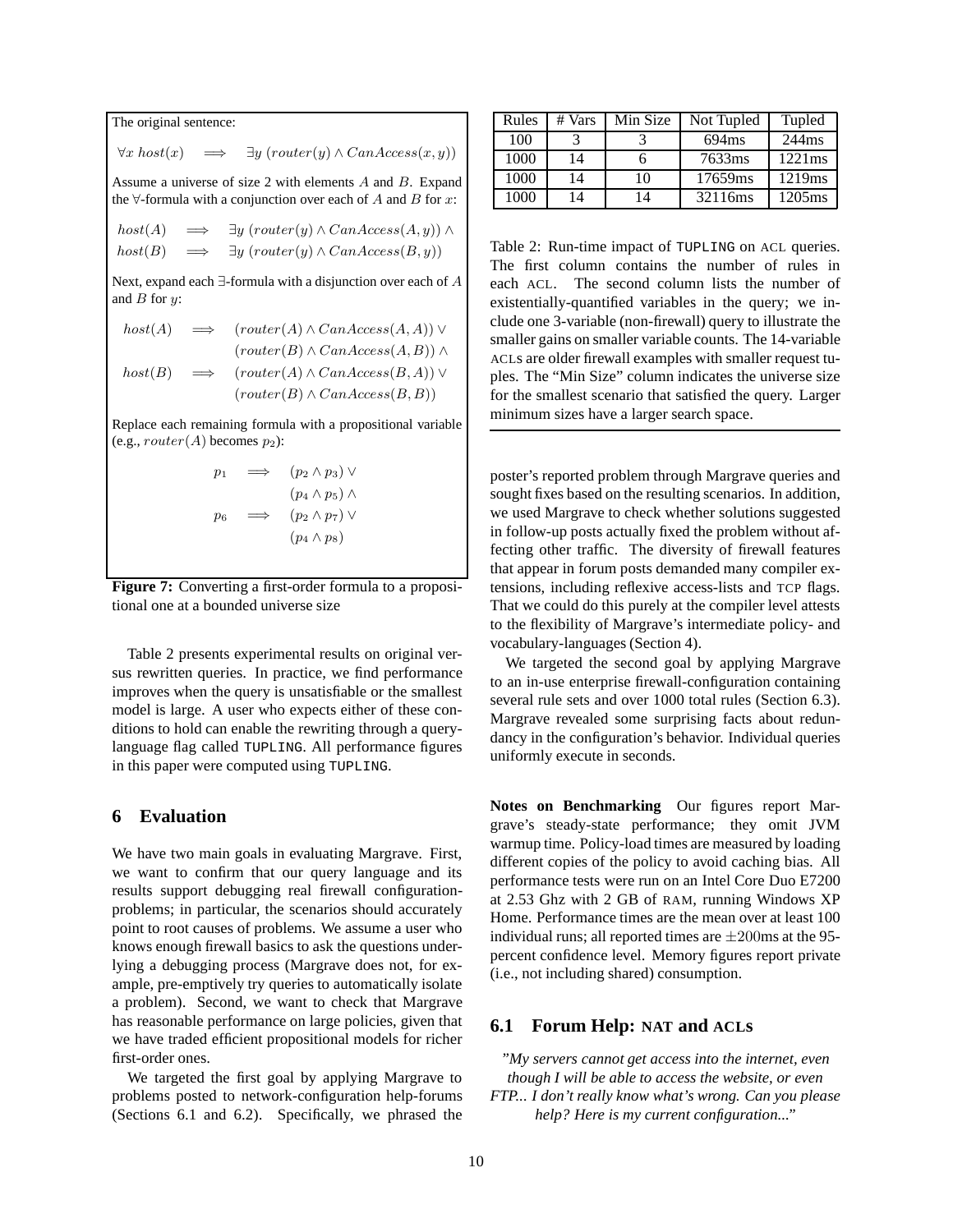In our first forum example [4], the poster is having trouble connecting to the Internet from his server. He believes that NAT is responsible, and has identified the router as the source of the problem. The configuration included with the post appears in Figure 8 (with a slight semantics-preserving modification<sup>4</sup>).

A query (not shown) confirms that the firewall is blocking the connection. Our knowledge of firewalls indicates that packets are rejected either enroute to, or on return from, the webserver. Queries for these two cases are similar; the one checking for response packets is:

```
EXPLORE
NOT src-addr-in
  IN 192.168.2.0/255.255.255.0 AND
FastEthernet0 = entry-interface AND
prot-TCP = protocol AND
port-80 = src-port-in AND
internal-result(<reqfull>) AND
passes-firewall(<reqpol>)
IS POSSIBLE?
                   Ouery 7 -
```
Margrave reports that packets to the webserver are permitted, but responses are dropped. The resulting scenarios all involve source ports 20, 21, 23, and 80 (easily confirmed by re-running the query with a SHOW REALIZED command asking for only the port numbers). This is meaningful to a sysadmin: an outgoing web request is always made from an *ephemeral* port, which is never less than 1024. This points to the problem: the router is rejecting all returning packets. ACL 102 (Figure 8, lines 25–29) ensures that the server sees only incoming HTTP, FTP, and TELNET traffic, at the expense of rejecting the return traffic for any connections that the server initiates.

Enabling the server to access other webservers involves allowing packets *coming from* the proper destination ports. Methods for achieving this include:

1. Permit TCP traffic *from* port 80, via the edit:

```
28 access-list 102 permit tcp
29 any host 209.172.108.16 eq 23
30 access-list 102 permit tcp any eq 80 any
31 access-list 102 deny tcp
32 any host 209.172.108.16
```
- 2. Allow packets whose ack flags are set via the *established* keyword (or, in more recent versions, the *match-all +ack* option). This suggestion guards against spoofing a packet's source port field and allows servers to listen on unusual ports.
- 3. Use stateful monitoring of the TCP protocol via reflexive access-lists or the *inspect* command. This guards against spoofing of the TCP ACK flag.

Follow-up posts in the forum suggested options 1 and 3. Margrave can capture the first two options and the reflexive access-list approach in the third (it does not currently support *inspect* commands). For each of these, we can perform verification queries to establish that the InboundACL no longer blocks return packets, and we can determine the extent of the change through a changeimpact query.

Space precludes showing the reflexive ACL query in detail. Reflexive ACLs allow return traffic from hosts to which prior packets were permitted. Margrave encodes prior traffic through a series of connection- relations over requests. Intuitively, a request is in a connectionrelation only if the same request with the source- and destination-details reversed would pass through the firewall. Although the connection state is dynamic in practice, its stateless definition enables Margrave to handle it naturally through first-order relations.

**Performance:** Loading each version of the configuration took between 3 and 4 seconds. The final changeimpact query took under 1 second. After loading, running the full suite of queries (including those not shown) required 2751ms. The memory footprint of the Java engine (including all component subpolicies) was 50 MB (19 MB JVM heap, 20 MB JVM non-heap).

# **6.2 Forum Help: Routing**

*"there should be a way to let the network* 10.232.104.0/22 *access the internet, kindly advise a solution for this..."*

In our second example [29], the poster is trying to create two logical networks: one "primary" (consisting of 10.232.0.0/22 and 10.232.100.0/22) and one "secondary" (consisting of 10.232.4.0/22 and 10.232.104.0/22). These logical networks are connected through a pair of routers (TAS and BAZ) which share a serial interface (Figure 9). Neither logical network should have access to the other, but both networks should have access to the Internet—the primary via 10.232.0.15 and the secondary via 10.232.4.10.

The poster reports two problems: first, the two components of the primary network—10.232.0.0/22 and 10.232.100.0/22—cannot communicate with each other; second, the network 10.232.104.0/22 cannot access the Internet. The poster suspects errors in the TAS router configuration (omitted for sake of space).

We start with the first problem. The following query confirms that network 10.232.0.0/22 cannot reach 10.232.100.0/22 via the serial link. The hostname formulas introduce names for each individual router

<sup>4</sup>We replaced named interface references in static NAT statements with actual IP addresses; our compiler does not support the former.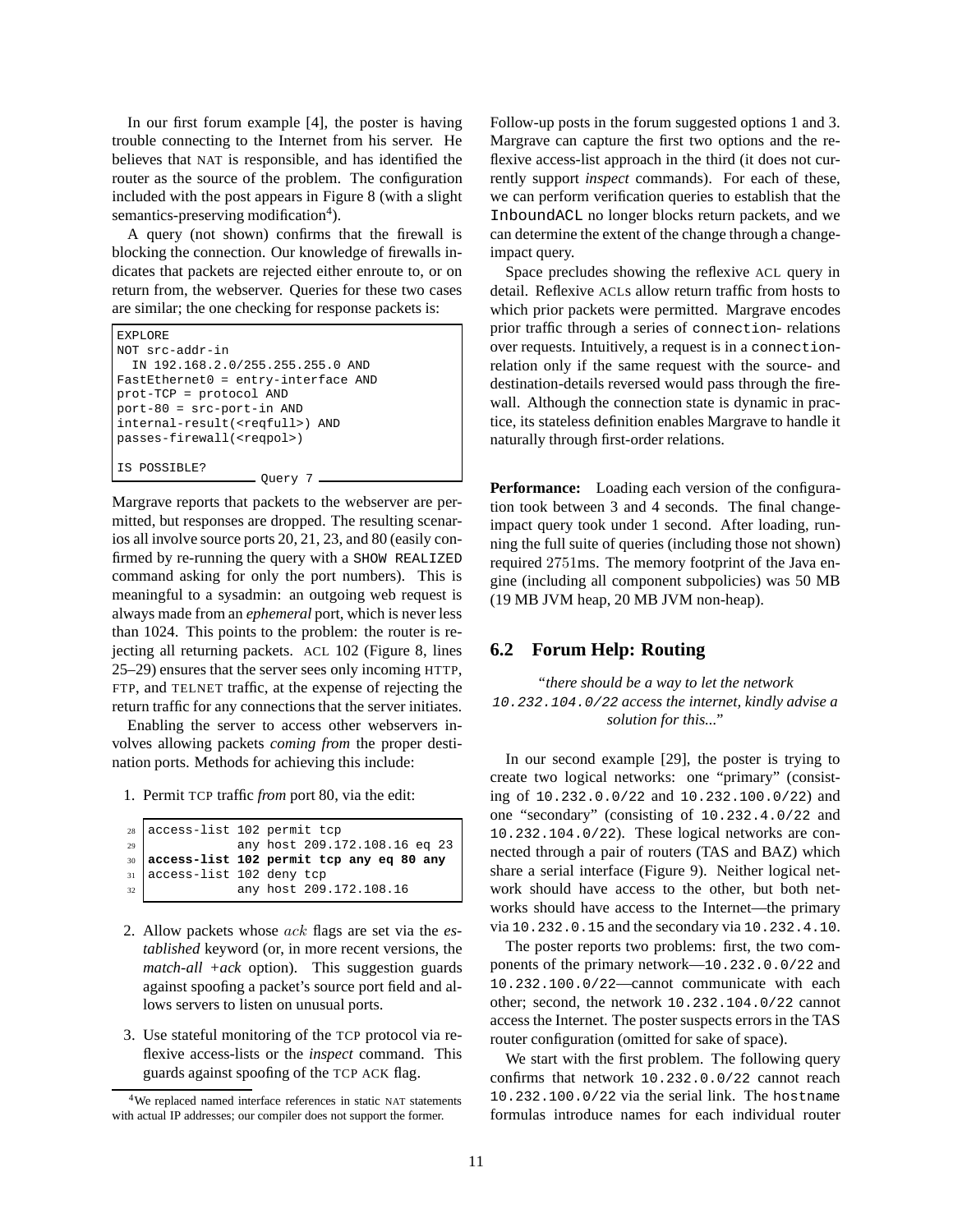```
name-server 207.47.4.2
  2 name-server 207.47.2.178
  \overline{1}interface FastEthernet0
  5 ip address 209.172.108.16 255.255.255.224
  6 ip access-group 102 in
  ip nat outside
  speed auto
  full-duplex
10 !
11 interface Vlan1
12 ip address 192.168.2.1 255.255.255.0
13 ip nat inside
14 !
15 ip route 0.0.0.0 0.0.0.0 209.172.108.1
16 !
17 ip nat pool localnet 209.172.108.16 prefix-length 24
18 ip nat inside source list 1 pool localnet overload
19 ip nat inside source list 1 interface FastEthernet0
20 ip nat inside source static tcp 192.168.2.6 80 209.172.108.16 80
21 ip nat inside source static tcp 192.168.2.6 21 209.172.108.16 21
22 ip nat inside source static tcp 192.168.2.6 3389 209.172.108.16 3389
23 !
24 access-list 1 permit 192.168.2.0 0.0.0.255
25 access-list 102 permit tcp any host 209.172.108.16 eq 80
26 access-list 102 permit tcp any host 209.172.108.16 eq 21
27 access-list 102 permit tcp any host 209.172.108.16 eq 20
28 access-list 102 permit tcp any host 209.172.108.16 eq 23
29 access-list 102 deny tcp any host 209.172.108.16
```
**Figure 8:** The original configuration for the forum post for Section 6.1



**Figure 9:** Structure of the network for the forum post for Section 6.2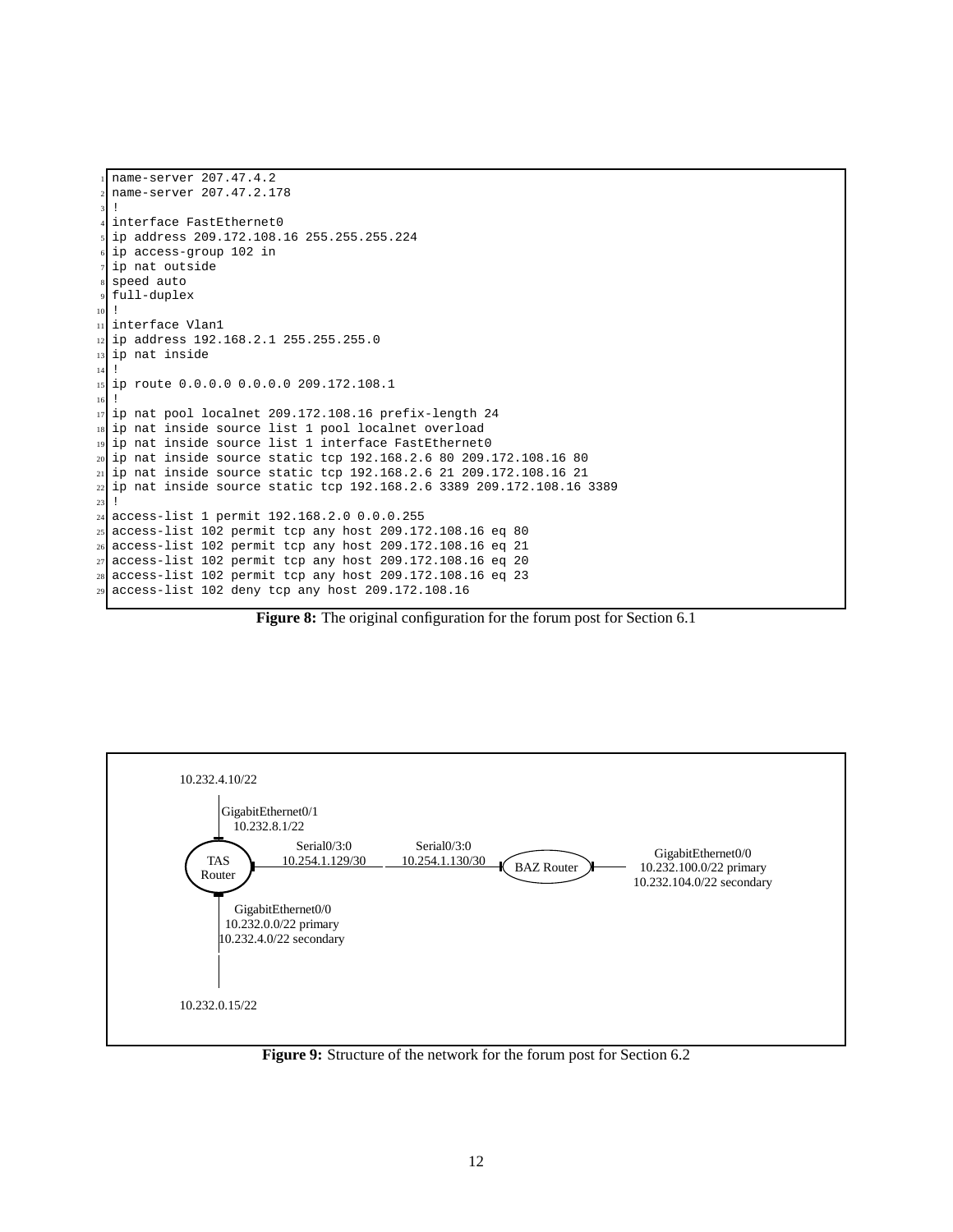based on the hostname specification in the IOS configuration; these names appear in the tasvector- and bazvector- requests. (The -full- requests extend the corresponding -pol- requests with additional variables needed for internal-routing.

```
EXPLORE hostname-tas = tas AND
2 hostname-baz = baz AND
3
   4 internal-result(<tasvectorfull-fromtas>) AND
  5 internal-result(<bazvectorfull-fromtas>) AND
6 passes-firewall(<tasvectorpol-fromtas>) AND
   7 passes-firewall(<bazvectorpol-fromtas>) AND
8
  GigabitEthernet0/0 = tas-entry-interface AND10 tas-src-addr-in IN
11 10.232.0.0/255.255.252.0 AND
12 tas-dest-addr-in IN 10.232.100.0/255.255.252.0
13 AND "Serial0/3/0:0" = tas-exit-interface AND
14
15 "Serial0/3/0:0" = baz-entry-interface AND
16 GigabitEthernet0/0 = baz-exit-interface
17
18 IS POSSIBLE?
                     - Query 8 -
```
Margrave returns false, which means that no packets from 10.232.0.0/22 reach 10.232.100.0/22 along this network topology.

By the topology in Figure 9, packets reach the TAS router first. We check whether packets pass through TAS by manually restricting query 8 to TAS (by removing lines 2, 5, 7, 14, and 15); Margrave still returns false. Firewall knowledge suggests three possible problems with the TAS configuration: (1) internal routing could be sending the packets to an incorrect interface, (2) internal routing could be dropping the packets, or (3) the ACLs could be filtering out the packets. Margrave's formulas for reasoning about internal firewall behavior help eliminate these cases: by negating passed-firewall on line 6, we determine that the packet does pass through the firewall, so the problem lies in the interface or nexthop assigned during routing. This example highlights the utility of not only having access to these formulas, but also having the ability to negate (or otherwise manipulate) them as any other subformula in a query.

To determine which interfaces the packets are sent on, we relax the query once again to remove the remaining reference to Serial0/3/0:0 (on line 12) and execute the following SHOW REALIZED command:

```
SHOW REALIZED
     GigabitEthernet0/0 = exit-interface,
     "Serial0/3/0:0" = exit-interface,
     GigabitEthernet0/1 = exit-interface<br>
Query 9
```
The output contains only one interface name:

{ GigabitEthernet0/0[exit-interface] } Result

According to the topology diagram, packets from 10.232.0.0/22 to 10.232.100.0/22 should be using exit interface Serial0/3/0:0; the results, instead, indicate exit interface GigabitEthernet0/0. Firewall experience suggests that the router is either switching the correct next-hop address (10.254.1.130) to the wrong exit interface, or using the wrong next-hop address. The next query produces the next-hop address:

```
EXPLORE hostname-tas = tas AND
2 internal-result(<tasvectorfull-fromtas>) AND
3 passes-firewall(<tasvectorpol-fromtas>) AND
4 \text{ GiqabitEthernet0/0} = \text{tas-entry-interface AND}5 tas-src-addr-in IN
6 10.232.0.0/255.255.252.0 AND
7 tas-dest-addr-in IN 10.232.100.0/255.255.252.0
9 INCLUDE
10 10.232.0.15 = tas-next-hop,
11 10.232.4.10 = tas-next-hop,
12 tas-next-hop IN 10.254.1.128/255.255.255.252,
13 tas-next-hop IN 10.232.8.0/255.255.252.0
14
15 SHOW REALIZED
16 10.232.0.15 = tas-next-hop,
17 10.232.4.10 = tas-next-hop,
   18 tas-next-hop IN 10.232.8.0/255.255.252.0,
19 tas-next-hop IN 10.254.1.128/255.255.255.252
Query 10
   { 10.232.0.15[tas-next-hop] }
Result
```
The next-hop address is clearly wrong for the given destination address. To determine the extent of the problem, we'd like to know whether *all* packets from the given source address are similarly misdirected. That question is too strong, however, as LocalSwitching may (rightfully) handle some packets. To ask Margrave for next-hops targeted by some source packet that LocalSwitching ignores, we replace line 7 in query 10 with:

NOT LocalSwitching:Forward(<routingpol-tas>) Query 11

This once again highlights the value of exposing LocalSwitching as a separate relation. The revised query yields the same next-hop, indicating that all nonlocal packets are routing to 10.232.0.15, despite the local routing policies. A simple change fixes the problem: insert the keyword **default** into the routing policy:

```
route-map internet permit 10
match ip address 10
set ip default next-hop 10.232.0.15
```
This change ensures that packets are routed to the Internet only as a last resort (i.e., when static destinationbased routing fails). Running the original queries against the new specification confirms that the primary subnets now have connectivity to each other. Another query checks that this change does not suddenly enable the primary sub-network 10.232.0.0/22 to reach the secondary sub-network 10.232.4.0/22.

8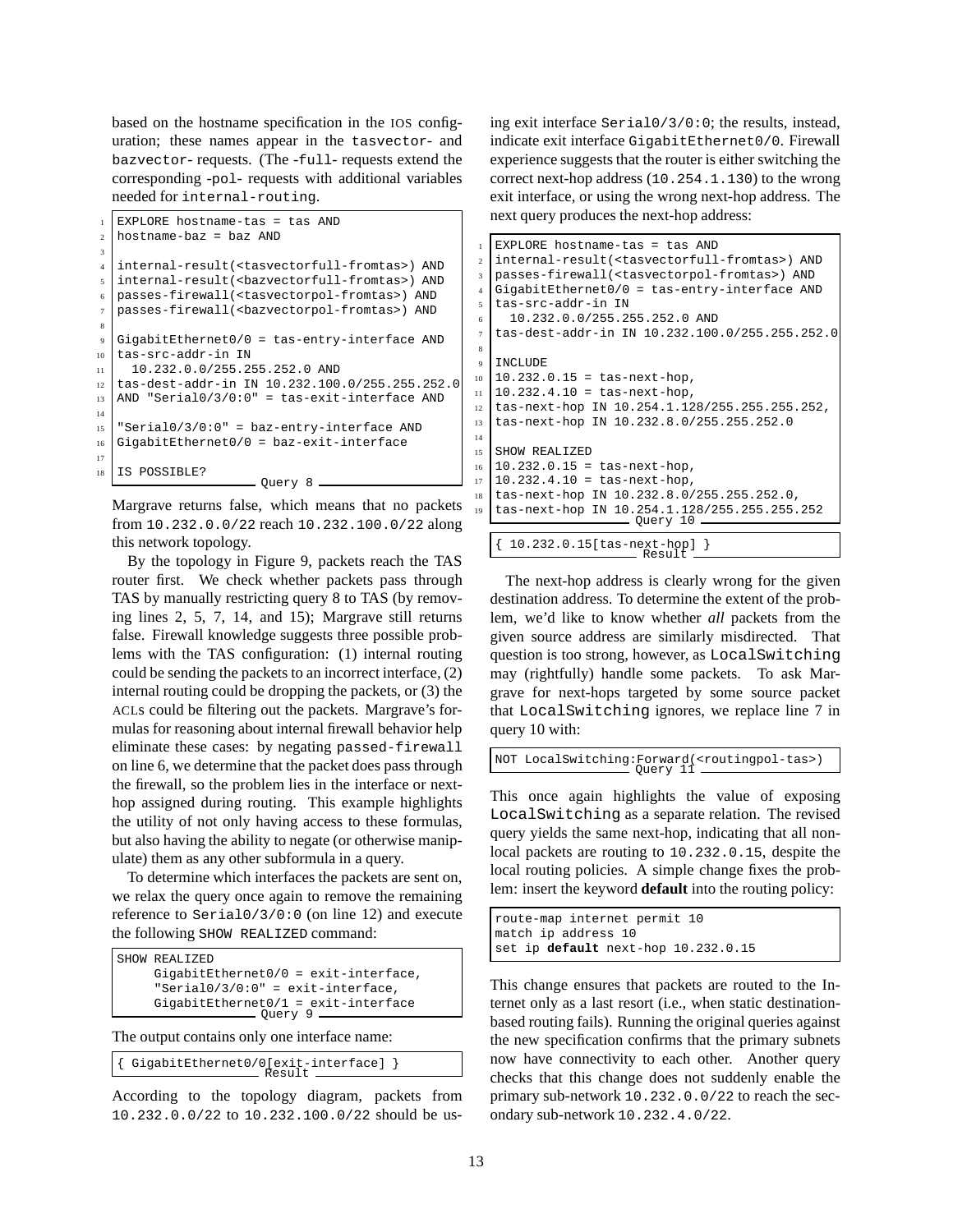Now we turn to the poster's second problem: the secondary network 10.232.4.0/22 still cannot access the Internet. As before, we confirm this then compute the next-hop and exit interface that TAS assigns to traffic from the secondary network with an outside destination. The following query (with SHOW REALIZED over interfaces and potential next-hops) achieves this:

```
EXPLORE
tas = hostname-tas AND
internal-result2(<tasvectorfull-fromtas>) AND
firewall-passed2(<tasvectorpol-fromtas>) AND
GigabitEthernet0/0 = tas-entry-interface AND
tas-src-addr-in IN
  10.232.4.0/255.255.252.0 AND
NOT tas-dest-addr-in IN
 10.232.4.0/255.255.252.0 AND
NOT tas-dest-addr-in IN
 10.232.104.0/255.255.252.0 AND
NOT tas-dest-addr-in IN
  10.232.0.0/255.255.252.0 AND
NOT tas-dest-addr-in IN
 10.232.100.0/255.255.252.0 AND
NOT tas-dest-addr-in IN
 10.254.1.128/255.255.255.252 AND
NOT tas-dest-addr-in IN
 192.168.1.0/255.255.255.0 AND
NOT tas-dest-addr-in IN
  10.232.8.0/255.255.252.0
                   Query 12
    { gigabitethernet0/0[tas-exit-interface],
```
10.232.4.10[tas-next-hop] } Result

The next-hop for the secondary network's Internet gateway is as expected, but the exit-interface is unexpectedly GigabitEthernet0/0 (instead of GigabitEthernet0/1). In light of this scenario, the network diagram reveals a fundamental problem: the gateway 10.232.4.10 should be "on" the same network as the GigabitEthernet0/1 interface (address 10.232.8.1/22); otherwise LocalSwitching will send the packet to the wrong exit interface.

This problem can be resolved by changing the address of either the GigabitEthernet0/1 interface or the next-hop router (10.232.4.10). We chose the latter, selecting an arbitrary unused address in the 10.232.8.0/22 network:

| 39 route-map internet permit 20          |
|------------------------------------------|
| 40 match ip address 20                   |
| 41 set ip default next-hop $10.232.8.10$ |

Re-running the queries in this new configuration confirms that both goals are now satisfied.

**Performance:** Loading each version of the configuration took between 3 and 4 seconds. Query 12 took 351

| Query                                  | Time (ms) |
|----------------------------------------|-----------|
| Permit pkt from addr X on interface Y? | 1587      |
| Previous with rule responsibility      | 23317     |
| Change-impact after 1 decision edit    | 3167      |
| Previous with rule responsibility      | 24039     |
| Detect all superfluous rules           | 22578     |
| List overshadows per rule in previous  | 72178     |

Table 3: Run-time performance of various queries on the enterprise ACLs. For the change-impact query, we switched the decision from *deny* to *permit* on one nonsuperfluous rule. The overshadowing-rules computation asked only for overshadows with the opposite decision.

ms. After loading, running the full suite of queries (including those not shown) finished in 8725ms. The memory footprint of the Java engine (including all component subpolicies) was 74 MB (49 MB JVM heap, 21 MB JVM non-heap).

### **6.3 Enterprise Firewall Configuration**

Our largest test case to date is an in-use enterprise iptables configuration. In order to stress-test our IOS compiler, we manually converted this configuration to IOS. The resulting configuration contains ACLs for 6 interfaces with a total of 1108 InboundACL rules (not counting routing subpolicies). The routing component of this firewall was fairly simple; we therefore focus our performance evaluation on InboundACL.

From a performance perspective, this paper has illustrated three fundamentally different types of queries: (1) computing over a single policy or network with just the default relations (which-packets and verification queries), (2) computing over a single policy or network while including additional relations (rule-responsibility and rule-relationship queries), and (3) computing over multiple, independent policies or networks (changeimpact queries). The third type introduces more variables than the first two (to represent requests through multiple firewalls); it also introduces additional relations to capture the policies of multiple firewalls. The second type has the same number of variables, but more relations, than the first type. We therefore expect the best performance on the first type, even under TUPLING.

Table 3 reports run-time performance on each type of query over the enterprise firewall-configuration. Loading the policy's InboundACL component required 10694ms and consumed 51 MB of memory. Of that, 40 MB was JVM heap and 7 MB was JVM non-heap.

Section 2 described how we compute superfluous rules through scripting. For this example, these queries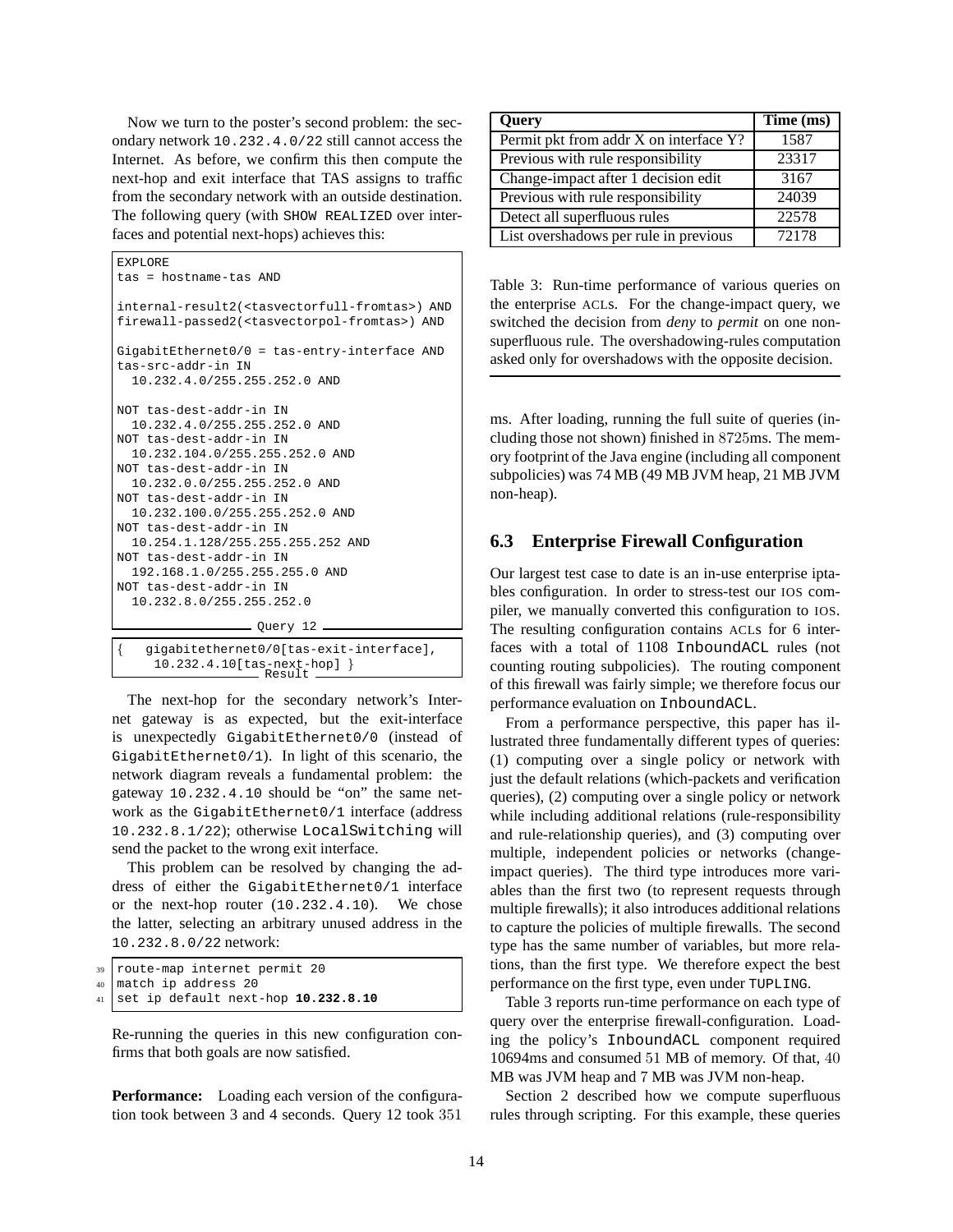yielded surprising results: 900 of the 1108 rules in InboundACL were superfluous. Even more, 270 of the superfluous rules were (at least partially) overshadowed by a rule with a different decision. The sysadmins who provided the configuration found these figures shocking and subsequently expressed interest in Margrave.

## **7 Related Work**

Studies of firewall-configuration errors point to the need for analysis tools. Oppenheimer, *et al.* [31] survey failures in three Internet services over a period of several months. For two of these services, operator error—predominately during configuration edits was the leading cause of failure. Furthermore, conventional testing fails to detect many configuration problems. Wool [35] studies the prevalence of 12 common firewall-configuration errors. Larger rule-sets yield a much higher ratio of errors to rules than smaller ones; Wool concludes that complex rule sets are too difficult for a human administrator to manage unaided.

Mayer, Wool and Ziskind [26, 27] and Wool [34] describe a tool called Fang that has evolved into a commercial product called the AlgoSec Firewall Analyzer [3]. AlgoSec supports most of the same analyses as Margrave, covering NAT and routing, but it does not support first-order queries or integration with a programming language. AlgoSec captures packets that satisfy queries through sub-queries, which are a form of abstract scenarios.

Marmorstein and Kearns' [23, 24] ITVal tool uses Multi-way Decision Diagrams (MDDs) to execute SQLlike queries on firewall policies. ITVal supports NAT, routing, and chains of firewall policies. Later work [25] supports a useful query-free analysis: it generates an equivalence relation that relates two hosts if identical packets (modulo source address) from both are treated identically by the firewall. This can detect policy anomalies and help administrators understand their policies. Additional debugging aids in later work includes tracing decisions to rules and showing examples similar to scenarios. Margrave is richer in its support for changeimpact and first-order queries.

Al-Shaer *et al.*'s ConfigChecker [1, 2] is a BDD-based tool that analyses networks of firewalls using CTL (temporal logic) queries. Rules responsible for decisions can be isolated manually through queries over sample packets. For performance reasons, the tool operates at the level of policies, rather than individual rules (other of the group's papers do consider rule-level reasoning); Margrave, in contrast, handles both levels.

Bhatt *et al.*'s Vantage tool [5, 9, 10] supports changeimpact on rule-sets and other user-defined queries over combinations of ACLs and routing; it does not support NAT. Some of their evaluations [9] exploit changeimpact to isolate configuration errors. This work also supports generating ACLs from specifications, which is not common in firewall-analysis tools.

Liu and Gouda [20, 21] introduce Firewall Decision Diagrams (FDDs) to answer SQL-like queries about firewall policies. FDDs are an efficient variant of BDDs for the firewall packet-filtering domain. Extensions of this work by Khakpour and Liu [17] present algorithms for many firewall analysis discussed in this paper, including user-defined queries, rule responsibility, and changeimpact, generally in light of NAT and routing. A downloadable tool is under development.

Yuan, *et al.*'s Fireman tool [36] analyzes large networks of firewall ACLs using Binary Decision Diagrams (BDDs). Fireman supports a fixed set of analyses, including whitelist and blacklist violations and computing conflicting, redundant, or correlated rules between different ACLs. Fireman examines all paths between firewalls at once, but does not consider NAT or internal routing. Margrave's combination of user-defined queries and support for NAT and routing makes it much richer. Oliveira, *et al.* [30] extend Fireman with NAT and routing tables. Their tool, Prometheus, can also determine which ACL rules are responsible for a misconfiguration. It does not handle change-impact across firewalls, though it does determine when different paths through the same firewall render different decisions for the same packet. In certain cases, Prometheus suggests corrections to rule sets that guarantee desired behaviors. Margrave's query language is richer.

Verma and Prakash's FACE tool [33] aids both configuration of distributed firewalls and analyzing existing distributed firewalls expressed in iptables. It supports user-defined queries, as well as a form of change-impact over multiple firewalls. Its depth-first-search approach to propagating queries through a network resembles Mayer, Ziskind, and Wool's work. It does not handle routing or NAT. The tool is no longer available.

Gupta, LeFevre and Prakash [14] give a framework for the analysis of heterogeneous policies that is similar to ours. While both works provide a general policyanalysis language inspired by SQL, there are distinct differences. Their tool, SPAN, does not allow queries to directly reference rule applicability and the work does not discuss request-transformations such as NAT. However, SPAN provides tabular output that can potentially be more concise than Margrave's scenario-based output. SPAN is currently under development.

Lee, Wong, and Kim's NetPiler tool [18, 19] analyzes the flow graph of routing policies. It can be used to both simplify and detect potential errors in a network's routing configurations. The authors have primarily applied Net-Piler to BGP configurations, which address the propaga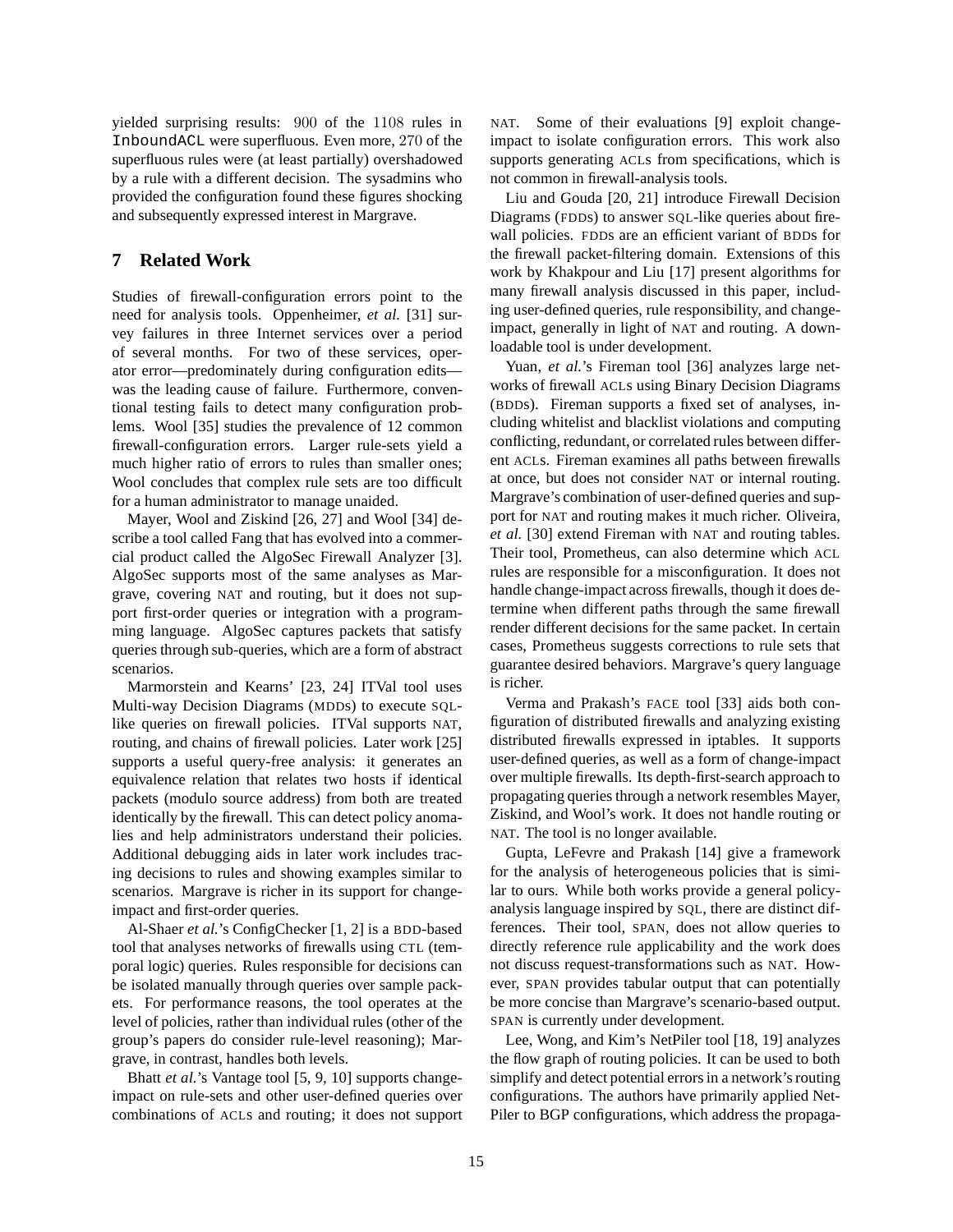tion of routes rather than the passage of packets. However, their methods could also be applied to firewall policies. Margrave does not currently support BGP, though its core engine is general enough to support them.

Jeffrey and Samak [16] present a formal model and algorithms for analyzing rule-reachability and cyclicity in iptables firewalls. This work does not address NAT or more general queries about firewall behavior.

Eronen and Zitting [11] perform policy analysis on Cisco router ACLs using a Prolog-based Constraint Logic Programming framework. Users are allowed to define their own custom predicates (as in Prolog), which enables analysis to incorporate expert knowledge. The Prolog queries are also first-order. This work is similar to ours in spirit, but is limited to ACLs and does not support NAT or routing information.

Youssef *et al.* [7] verify firewall configurations against security goals, checking both for configurations that violate goals and goals that configurations fail to cover. The work does not handle NAT or routing.

Margrave as described in this paper extends an earlier tool of the same name [12] developed by Tschantz, Meyerovich, Fisler and Krishnamurthi. The original Margrave targeted simple access-control policies, encoding them as propositional formulas that we analyzed using BDDs. Attempts to model enterprise access-control policies inspired the shift to first-order models embodied in the present tool. Not surprisingly, there is an extensive literature on logic-based tools for access-control policies; our other papers [12, 28] survey this literature.

#### **8 Perspective and Future Work**

Margrave is a general-purpose policy analyzer. Its most distinctive features lie in and arise from embracing scenario finding over first-order models. First-order languages provide the expressive power of quantifiers and relations for capturing both policies and queries. Expressive power generally induces performance cost. By automatically computing universe bounds for key queries, however, Margrave gets the best of both worlds: firstorder logic's expressiveness with propositional logic's efficient analysis. Effectively, Margrave distinguishes between propositional *models* and propositional *implementations*. Most logic-based firewall-analysis tools conflate these choices.

First-order modeling lets Margrave uniformly capture information about policies at various levels of granularity. This paper has illustrated relations capturing policy decisions, individual rule behavior, and the effects of NAT and internal routing. The real power of our first-order modeling, however, lies in building new relations from existing ones. Each of the relations capturing behavior internal to a firewall (passes-firewall,

internal-routing, and int-dropped) is defined within Margrave's query language and exported to the user through standard Margrave commands. While our firewall compilers provide these three automatically, users can add their own relations in a similar manner. Technically, Margrave allows users to define their own named views (in a database sense) on collections of policies. Thus, Margrave embraces policy-analysis in the semantic spirit of databases, rather than just the syntactic level of SQL-style queries.

Useful views build on fine-grained atomic information about policies. Margrave's unique decomposition of IOS configurations into subpolicies for nine distinct firewall functions provides that foundation. Our pre-defined firewall views would have been prohibitively hard to write without a clean way to refer to components of firewall functionality. Margrave's intermediate languages for policies and vocabularies, in turn, were instrumental in developing the subpolicies. Both languages use general relational terms, rather than domain-specific ones. Vocabularies allow authors to specify decisions beyond those typically associated with policies (such as *Permit* and *Deny*). Our IOS compiler defines separate decisions for the different types of flows out of internal routing, such as whether packets are forwarded internally or translated to another interface. The routing views are defined in terms of formulas capturing these decisions. The policy language defines the formulas through rules that yield each decision (our rule language is effectively stratified Datalog). Had we defined Margrave as a firewallspecific analyzer, rather than a general-purpose one, we likely would have hardwired domain-specific concepts that did not inherently support this decomposition.

User-defined decisions and views support extending Margrave from within. Integrating Margrave into a programming language supports external extension via scripting over the results of commands. Margrave produces scenarios as structured (XML) objects that can be traversed and used to build further queries. SHOW REALIZED produces lists of results over which programs (such as superfluous rule detection in Section 2) can iterate to generate additional queries. Extending our integration with iterators over scenarios would yield a more policy-specific scripting environment.

In separate projects, we have applied Margrave to other kinds of policies, including access-control, simple hypervisors, and product-line configuration. Margrave's general-purpose flexibility supports reasoning about *interactions* between firewalls and other types of policies (increasingly relevant in cloud deployments). This is another exciting avenue for future work.

Margrave's performance is reasonable, but slower than other firewall analyzers. This likely stems partly from additional variables introduced during the encoding into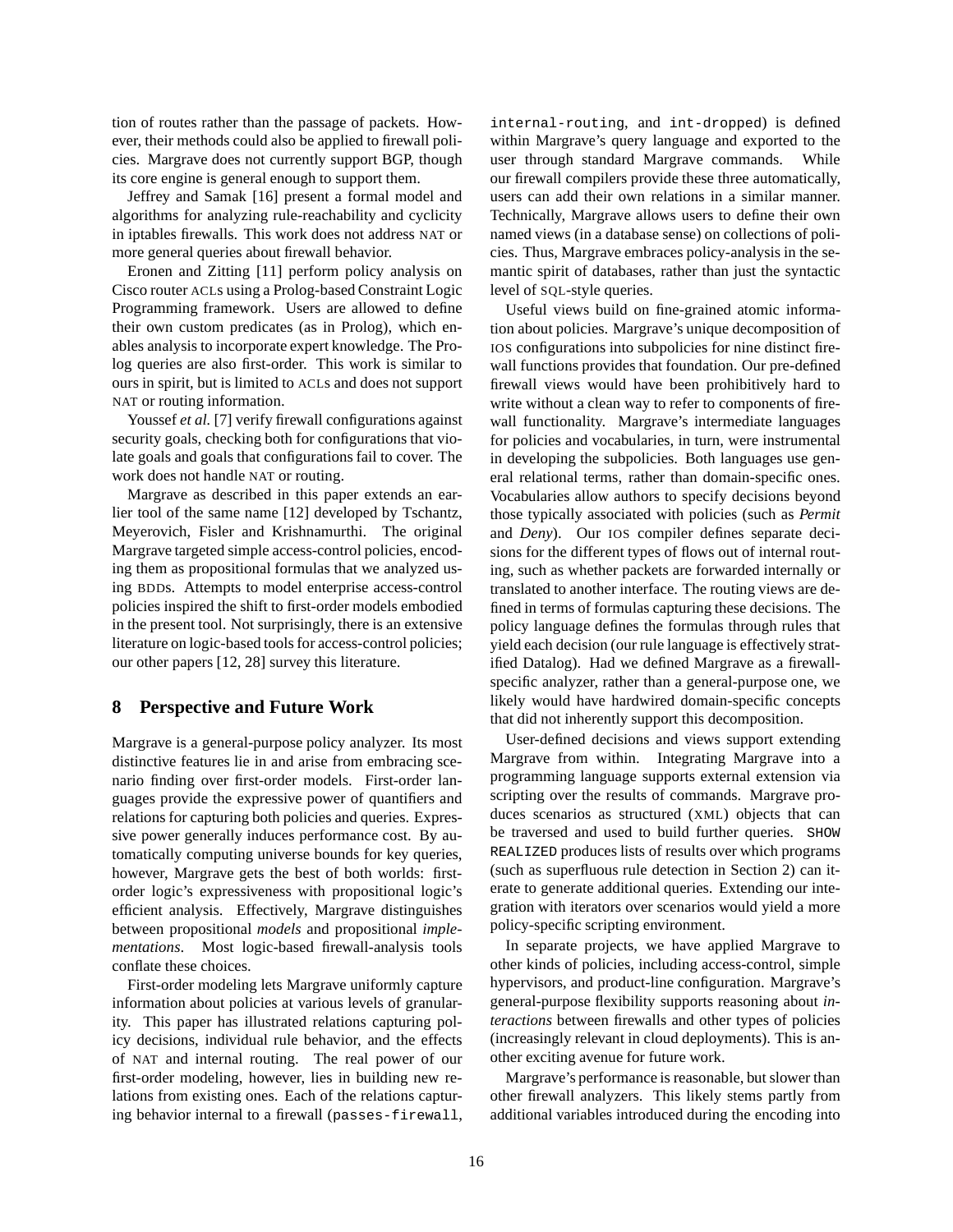propositional logic. In particular, we expect Margrave will scale poorly to large networks of firewalls, as our formulas grow linearly with the number of firewalls. Our use of SAT-solving instead of BDDs may be another factor, though Jeffrey and Samak's comparisons between these for firewall analysis [16] are inconclusive. Exploring alternative backends—whether based on BDDs or other first-order logic solvers—is one area for future work. However, we believe the more immediate questions lie at the modeling level. For example:

- Firewall languages include stateful constructs such as *inspect*. Existing firewall analysis tools, including Margrave, largely ignore state (we are limited to reflexive ACLs). How do we effectively model and reason about state without sacrificing performance?
- Modeling IP addresses efficiently is challenging. Many tools use one propositional variable per bit; Margrave instead uses one per IP address. This makes it harder to model arithmetic relationships on IP addresses (i.e., subranges), though it provides finer-grained control over which IP addresses are considered during analysis. Where is the sweet-spot in IP-address handling?

Margrave is in active development. We are extending our firewall compilers to support VPN and BGP. We would like to automatically generate queries for many common problems (such as overshadowing rule detection and change-impact). Section 2 also hinted at a problem with reusing queries in the face of policy edits: the compiler names rules by line-numbers, so edits may invalidate existing queries. We need to provide better support for policy-management including regression testing.

#### **Acknowledgments:**

Support for this research came from several National Science Foundation grants. Cisco supported an early phase of this project. We thank John Basik, Jeff Coady, Mark Dieterich, Jason Montville and Richard Silverman for sysadmins' perspectives on this project. Craig Wills explained how to report performance data. Our LISA shepherd, Matt Disney, provided useful suggestions. In compiling our related work, we contacted many authors with questions about their projects. We thank them for their prompt and cheerful responses and hope we have represented their work accurately; any errors are our own.

### **References**

[1] Ehab S. Al-Shaer and Hazem H. Hamed. Firewall Policy Advisor for Anomaly Discovery and Rule Editing. In *Integrated Network Management*, pages 17–30, 2003.

- [2] Ehab S. Al-Shaer and Hazem H. Hamed. Discovery of Policy Anomalies in Distributed Firewalls. In *IEEE Conference on Computer Communications*, 2004.
- [3] The AlgoSec Firewall Analzyer. www.algosec. com.
- [4] azsquall. "ACL and NAT conflict each other. router stop working". www.networking-forum. com/viewtopic.php?f=33&t=7635, August 2008. Access Date: July 20, 2010.
- [5] Sruthi Bandhakavi, Sandeep Bhatt, Cat Okita, and Prasad Rao. End-to-end network access analysis. Technical Report HPL-2008-28R1, HP Laboratories, November 2008.
- [6] Rob Barrett, Eser Kandogan, Paul P. Maglio, Eben M. Haber, Leila Takayama, and Madhu Prabaker. Field Studies of Computer System Administrators: Analysis of System Management Tools and Practices. In *ACM Conference on Computer Supported Cooperative Work*, pages 388– 395, 2004.
- [7] Nihel Ben Youssef, Adel Bouhoula, and Florent Jacquemard. Automatic Verification of Conformance of Firewall Configurations to Security Policies. In *IEEE Symposium on Computers and Communications*, pages 526 – 531, July 2009.
- [8] Daniel Le Berre and Anne Parrain. The Sat4j library, release 2.2. *Journal on Satisfiability, Boolean Modeling and Computation*, 2010. To appear.
- [9] Sandeep Bhatt, Cat Okita, and Prasad Rao. Fast, Cheap, and in Control: A Step Towards Pain-Free Security! In *Large Installation System Administration Conference*, pages 75–90, 2008.
- [10] Sandeep Bhatt and Prasad Rao. Enhancements to the Vantage Firewall Analyzer. Technical Report HPL-2007-154R1, HP Laboratories, June 2008.
- [11] Pasi Eronen and Jukka Zitting. An expert system for analyzing firewall rules. In *Proceedings of the Nordic Workshop on Secure IT Systems*, pages 100– 107, 2001.
- [12] Kathi Fisler, Shriram Krishnamurthi, Leo Meyerovich, and Michael Tschantz. Verification and change impact analysis of access-control policies. In *International Conference on Software Engineering*, pages 196–205, 2005.